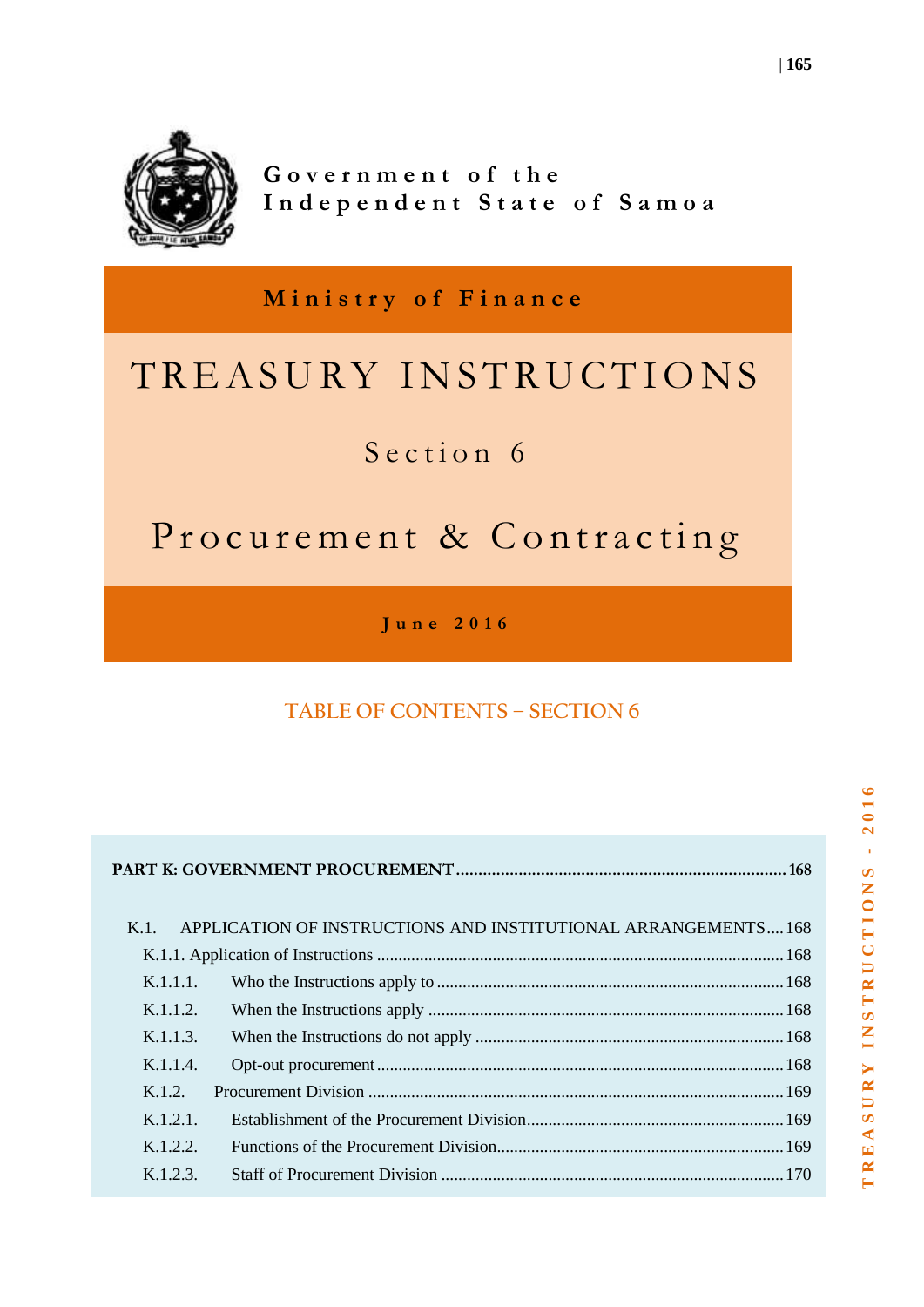| K.1.3.   |                                                       |  |
|----------|-------------------------------------------------------|--|
| K.2.     | PROCUREMENT PRINCIPLES, PLANNING AND PREPARATION  171 |  |
| K.2.1.   |                                                       |  |
| K.2.2.   |                                                       |  |
| K.2.2.1. |                                                       |  |
| K.2.2.2. |                                                       |  |
| K.2.2.3. |                                                       |  |
| K.2.2.4. |                                                       |  |
| K.2.3.   |                                                       |  |
| K.2.4.   |                                                       |  |
| K.2.5.   |                                                       |  |
| K.2.6.   |                                                       |  |
| K.3.     |                                                       |  |
| K.3.1.   |                                                       |  |
| K.3.2.   |                                                       |  |
| K.3.3.   |                                                       |  |
| K.3.4.   |                                                       |  |
| K.3.5.   |                                                       |  |
| K.3.6.   |                                                       |  |
| K.3.7.   |                                                       |  |
| K.3.8.   |                                                       |  |
| K.4.     |                                                       |  |
| K.4.1.   |                                                       |  |
| K.4.2.   |                                                       |  |
| K.4.3.   |                                                       |  |
| K.4.4.   |                                                       |  |
| K.4.5.   |                                                       |  |
| K.4.6.   |                                                       |  |
| K.4.7.   |                                                       |  |
| $K.5$ .  |                                                       |  |
| K.5.1.   |                                                       |  |
| K.5.2.   |                                                       |  |
| K.5.3.   |                                                       |  |
| K.5.4.   |                                                       |  |
| K.5.5.   |                                                       |  |
| K.5.6.   |                                                       |  |
| K.5.7.   |                                                       |  |
| K.6.     |                                                       |  |
| K.6.1.   |                                                       |  |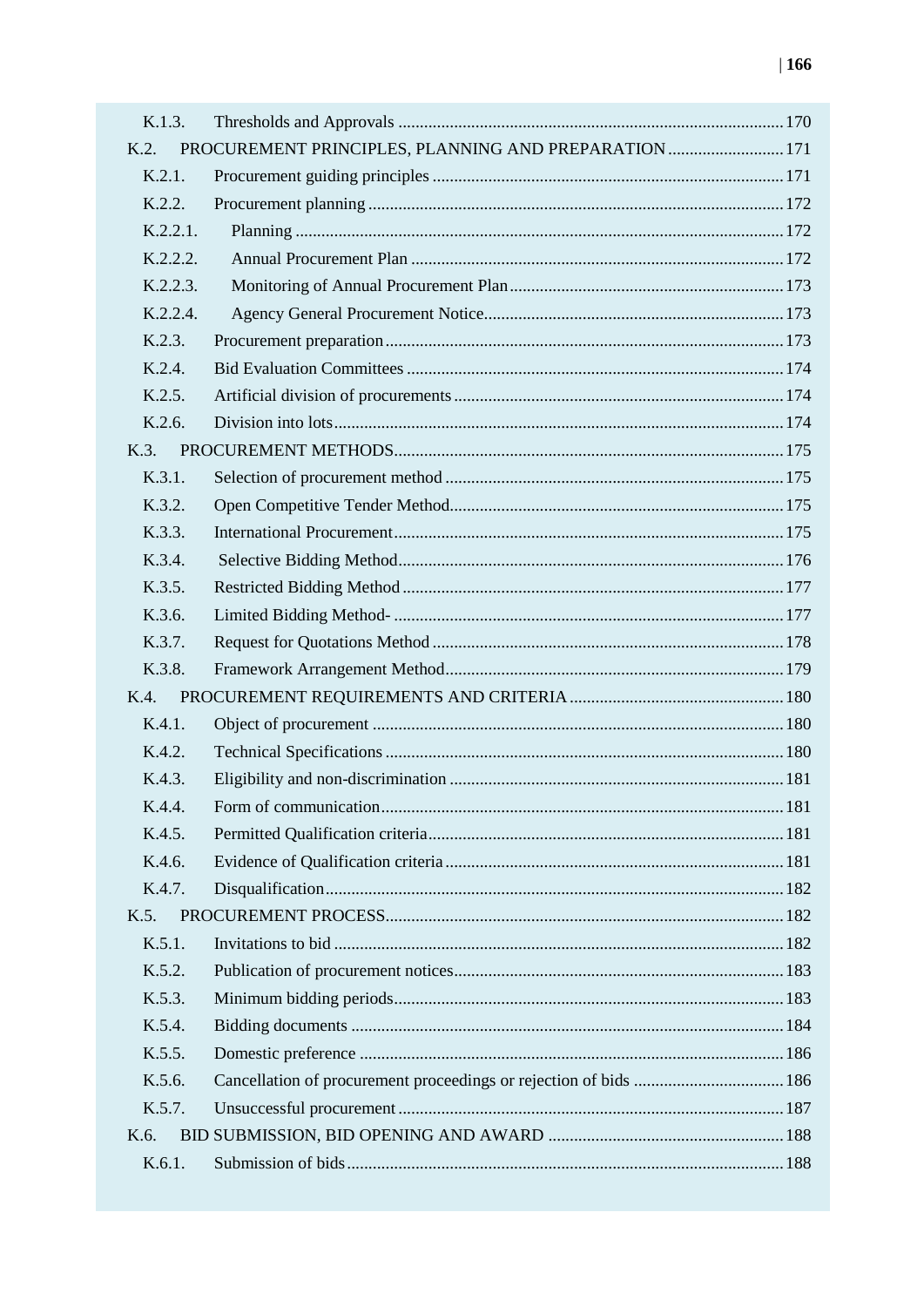| K.6.2.  |                                                                         |  |
|---------|-------------------------------------------------------------------------|--|
| K.6.3.  |                                                                         |  |
| K.6.4.  |                                                                         |  |
| K.6.5.  |                                                                         |  |
| K.6.6.  |                                                                         |  |
| K.6.7.  |                                                                         |  |
| K.6.8.  |                                                                         |  |
| K.6.9.  |                                                                         |  |
| K.7.    |                                                                         |  |
| K.7.1.  |                                                                         |  |
| K.7.2.  |                                                                         |  |
| K.8.    |                                                                         |  |
| K.8.1.  |                                                                         |  |
| K.8.2.  |                                                                         |  |
| K.8.3.  |                                                                         |  |
| K.8.4   |                                                                         |  |
| K.8.5.  |                                                                         |  |
| K.8.6.  |                                                                         |  |
| K.8.7.  |                                                                         |  |
| K.9.    |                                                                         |  |
| K.9.1.  |                                                                         |  |
| K.9.2.  |                                                                         |  |
| K.10.   |                                                                         |  |
| K.10.1. |                                                                         |  |
| K.10.2. |                                                                         |  |
| K.11.   |                                                                         |  |
| K.11.1. | Goods, Works and General Services (GWGS) & Consulting Services (CS) 199 |  |
| K.12.   |                                                                         |  |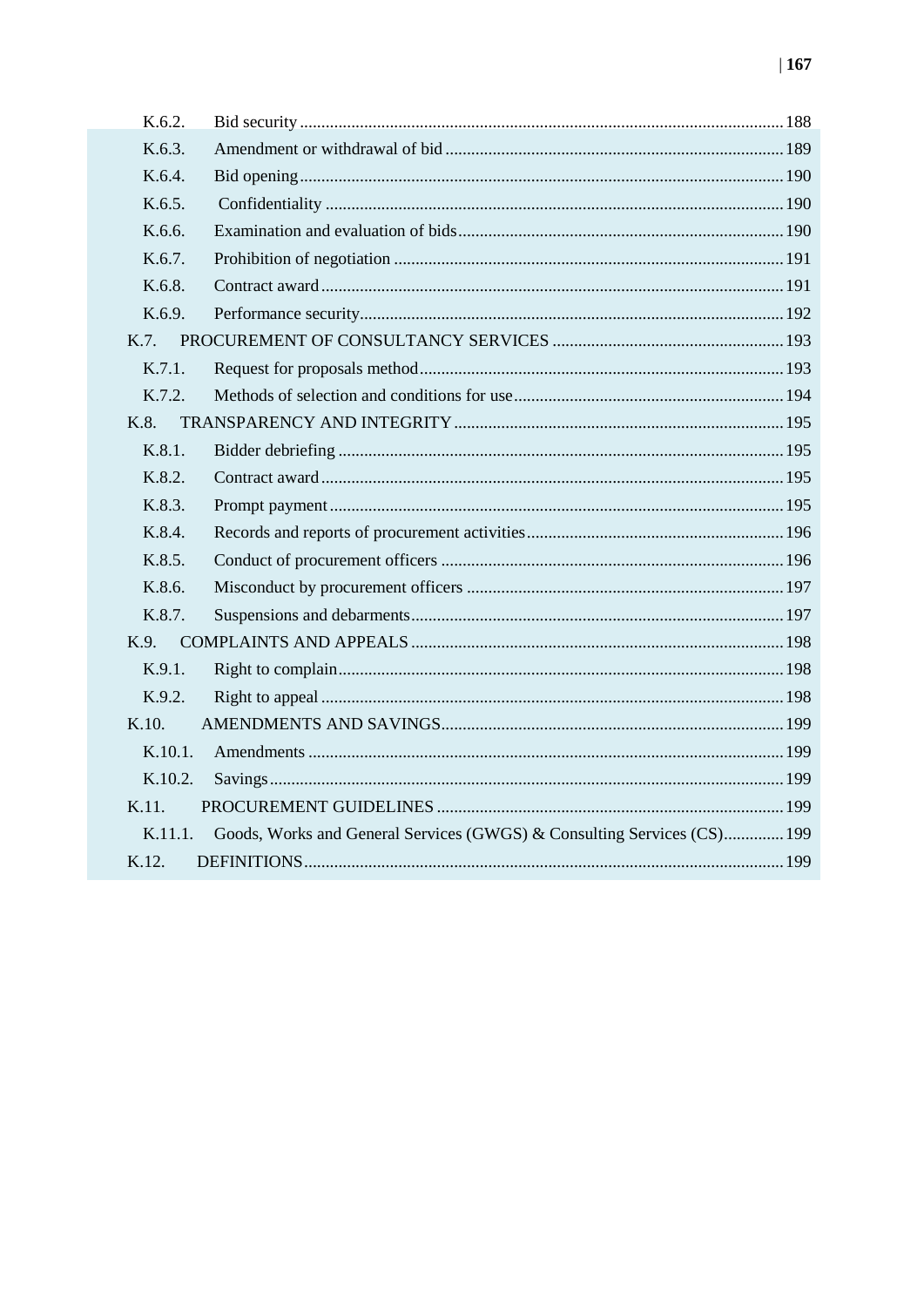### **PART K: GOVERNMENT PROCUREMENT**

## <span id="page-3-1"></span><span id="page-3-0"></span>**K.1. APPLICATION OF INSTRUCTIONS AND INSTITUTIONAL ARRANGEMENTS**

#### <span id="page-3-2"></span>**K.1.1. Application of Instructions**

#### <span id="page-3-3"></span>**K.1.1.1. Who the Instructions apply to**

- (1) The following procuring entities shall comply with the Instructions:
	- (a) all Ministries; and
	- (b) all public body/ies.
- (2) The procuring entities may be audited for compliance with the Instructions by the Controller and Chief Auditor under the Audit Office Ordinance 1961.

#### <span id="page-3-4"></span>**K.1.1.2. When the Instructions apply**

The Instructions apply to all Government procurement except to the non-procurement activities specified in Instructions 1.1.3

#### <span id="page-3-5"></span>**K.1.1.3. When the Instructions do not apply**

For these Instructions, the following activities are deemed not to be procurement activities:

- (a) employing staff (excluding the engagement of contractors and consultants);
- (b) disposals and sales by tender;
- (c) investments, loans and guarantees;
- (d) gifts, donations and any form of unconditional grants;
- (e) statutory appointments;
- (f) legal services.

#### <span id="page-3-6"></span>**K.1.1.4. Opt-out procurement**

- (1) Where a procurement activity is covered by these Instructions (meets the requirements of Instruction 1.1.1), in certain circumstances, a procuring entity can opt-out of applying the Instructions. These circumstances are listed below and are called 'opt-out procurements'.
- (2) Where a procuring entity opts-out of applying the Instructions, it shall conduct its procurement according to the Procurement Principles set out in Instruction 2.1. A procuring entity shall seek to achieve the best value for money, and not necessarily the lowest price, over the life of the contract, regardless of whether or not the Instructions apply.
- (3) The following is the list of valid opt-out procurements: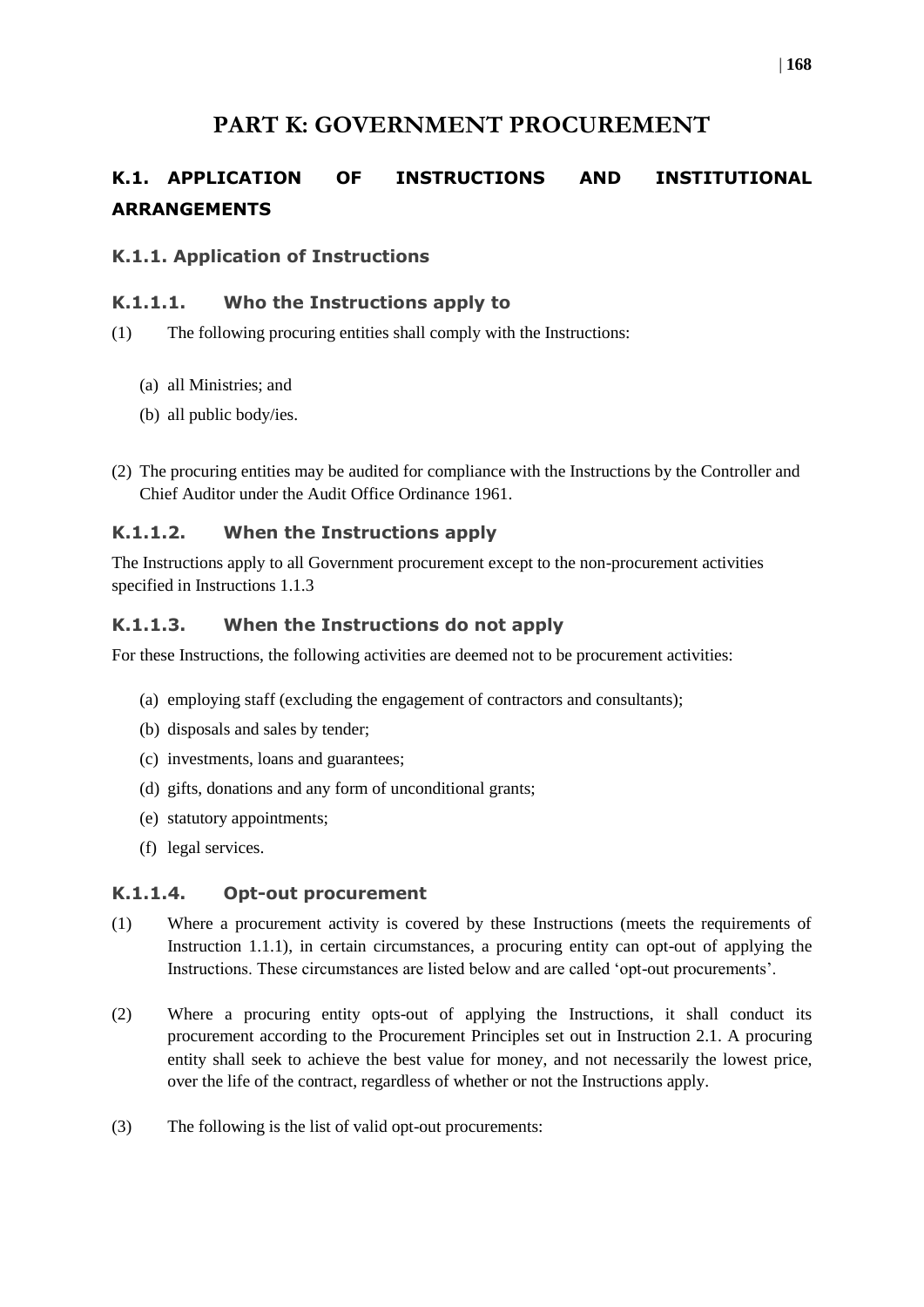- (a) **Between Ministries and public bodies:** Where a Ministry or public body purchases goods, services or works from another Ministry or public body. However, if the purchaser chooses to use an open competitive process, then the Instructions shall apply;
- (b) **Overseas:** Goods, services or works purchased outside of Samoa for use exclusively outside of Samoa;
- (c) **Offices overseas:** Any procurement relating to constructing, refurbishing or furnishing Samoa Government offices overseas;
- (d) **Non-contractual arrangement:** Any non-contractual arrangement (e.g. a Memorandum of Understanding between two Ministries) or any form of assistance including cooperative agreements (e.g. diplomatic assistance to another Government);
- (e) **Conditional grant:** Any form of conditional grant. However, a procuring entity shall not design or structure a procurement as a form of conditional grant to avoid applying the Instructions;
- (f) **International funding:** Any procurement funded by an international grant, loan or other assistance or that shall comply with an international organisation's procedure where that procedure is inconsistent with the Instructions.
- (g) **International agreements between countries:** Agreements between countries for the joint implementation of a project. Unless otherwise stipulated in the international agreement between countries, these international agreements shall not extend to include agreements related to the procurement of services and works related to the project;
- (h) **Government's central financial control functions:** Central banking control functions on behalf of Government such as those carried out by the Central Bank of Samoa, and Government debt management functions such as those carried out by the Ministry of Finance;
- (i) **Essential security interests:** Measures necessary for the protection of essential national security interests, or preservation of public order, prevention of health risks, procurement indispensable for national security, the maintenance or restoration of international peace or security, public order, health or morals.

#### <span id="page-4-0"></span>**K.1.2. Procurement Division**

#### <span id="page-4-1"></span>**K.1.2.1. Establishment of the Procurement Division**

The Board shall be supported by a Procurement Division established within the Ministry of Finance under the overall direction of the Financial Secretary or the Chief Executive Officer of the Ministry of Finance.

#### <span id="page-4-2"></span>**K.1.2.2. Functions of the Procurement Division**

The functions of the Procurement Division include: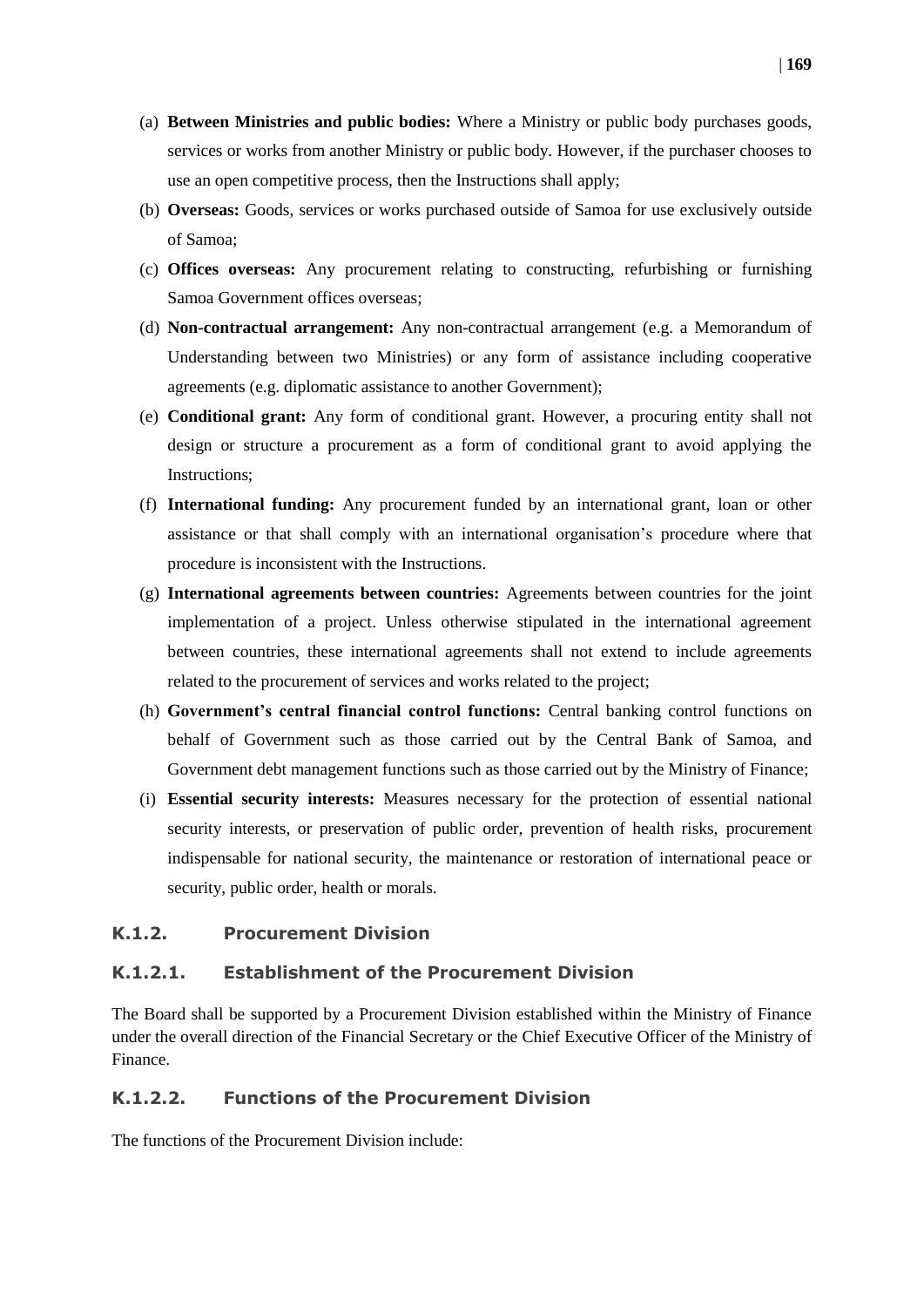- (a) providing policy advice and secretarial support in the screening and processing of tenders, particularly to ensure compliance with the Instructions ;
- (b) providing assistance and support to procuring agencies in improving their procurement systems and procedures;
- (c) enabling the development and delivery of training programs for procuring entities with the objective of producing a network of qualified and well experienced procurement practitioners across Government;
- (d) monitoring the application of the Government's procurement policies and principles and advising the Board on improvement measures to be applied;
- (e) providing ongoing secretarial and secure records management services to the Board;
- (f) guiding the development and maintenance of the procurement portal in the Ministry of Finance website and ensuring weekly maintenance updates to reflect tender invitations endorsed by the Board and contracts awarded;
- (g) maintaining a comprehensive database of all decisions of the Board's and enabling public access to non-confidential information;
- (h) registering the receipt and dispatch of all tenders submitted and correspondence received from procuring entities, tenderers and members of the public;
- (i) producing promotional materials to strengthen public awareness of the Board's good governance initiatives in eliminating fraudulent and corrupt procurement practices;
- (j) providing enabling arrangements for procuring entities to access widespread procurement publication and self-development avenues locally, regionally and internationally using cost effective means;
- (k) improving transparency and decision making, through ensuring the provision of relevant and appropriate documents supporting contract award;
- (l) establishing executing agency accountability and risk responsibility at the outset of tendering processes and generally promoting initiatives for improved quality assurance through risk assignment, technical diligence, internal audit and internal control;
- (m) defining, with the Board's approval, standard requirements for award recommendation documentation requirements, including a probity declaration in which all key aspects of the planning, tendering and evaluation processes have been fully satisfied.
- (n) dissemination to all procuring entities of any procurement documents.

#### <span id="page-5-0"></span>**K.1.2.3. Staff of Procurement Division**

The staff of the Procurement Division shall be appointed in accordance with the prevailing public service requirements for recruitment and selection of employees.

#### <span id="page-5-1"></span>**K.1.3. Thresholds and Approvals**

(1) As per Section 2, Part B, Instruction B.4 (2) of these Instructions, the Ministry of Finance through the Procurement Division (PD) shall prepare the relevant thresholds in the form of Appended B.4 Schedule for methods of procurement, the authorisation levels for awards of contract, the authorisation levels for signing of contracts and approval of contract payments,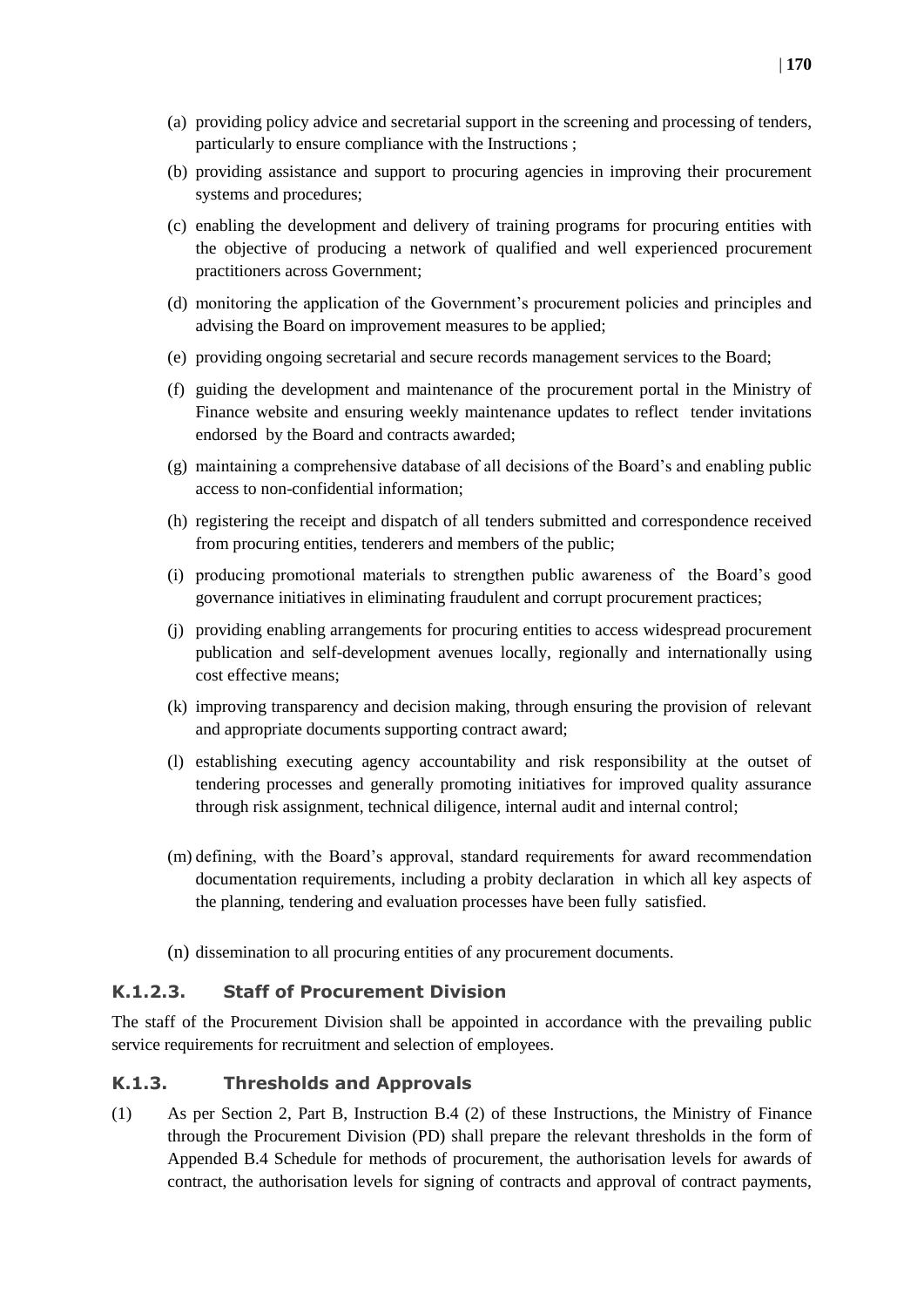for the endorsement of the Board, before submission to Cabinet for final approval and issuance in a Cabinet Directive.

(2) The Board may review the thresholds and approval levels and submit the revised thresholds and approval levels to Cabinet for approval.

#### <span id="page-6-0"></span>**K.2. PROCUREMENT PRINCIPLES, PLANNING AND PREPARATION**

#### <span id="page-6-1"></span>**K.2.1. Procurement guiding principles**

- (1) Government procurement shall be conducted in accordance with the following principles:
	- (a) *Open and fair competition*; procurement must be advertised or disseminated publicly and openly to allow all those eligible to participate and must be carried out by fair competition ( unless otherwise stated in these Instructions), free of corruption or collusion;
	- (b) *Wide participation by eligible parties:* procuring entities should endeavour to ensure that the procurement is widely disseminated to all eligible parties can participate in the procurement;
	- (c) *Transparency:* procuring entities should endeavour to ensure that there is openness and clarity on procurement policy and its delivery;
	- (d) *Responsiveness:* the procuring entities should endeavour to meet the aspirations, expectations and needs of the community served by the procurement;
	- (e) *Accountability:* mechanisms should be in place to enable procuring entities and those involved in procurement to discharge their personal responsibility on issues of procurement risk and expenditure;
	- (f) *Consistency*: suppliers of services and goods, contractors and consultants shall, all things being equal, be able to expect the same general procurement policy to apply across all procuring entities;
	- (g) *Effectiveness*: procuring entities should meet the commercial, regulatory and socioeconomic goals of government in a balanced manner appropriate to procurement requirement;
	- (h) *Efficiency:* the procurement must be conducted as cost effectively as possible and must consider whether the bidder is capable of carrying out the supply of goods and services or construction work in a cost effective manner;
	- (i) *Informed decision making:* procuring entities must make their decisions based on accurate information;
	- (j) *Legality* procuring entities must observe and conform with all Government of Samoa procurement laws and procedures;
	- (k) *Value for money*: procurement must be carried out on the basis of value for money as the most favourable combination of whole life costs of a product, service or work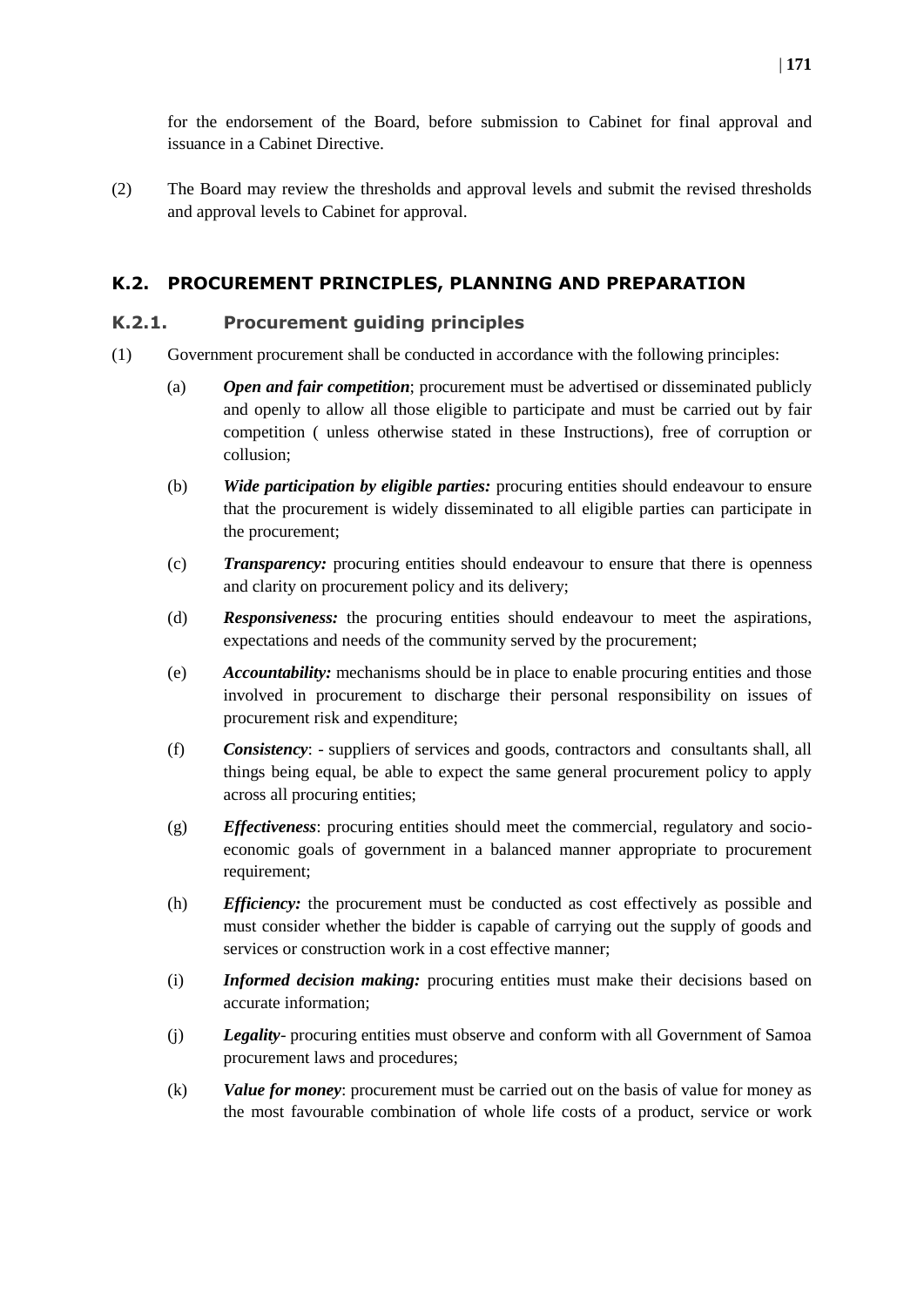and quality (in the sense of fitness for purpose) in order to meet the requirements<sup>1</sup> or intended of the procuring entity;

- (l) Promoting probity, quality assurance, ethics and integrity in procurement and contract delivery
- (2) Associated contracting processes shall aim to produce procurement outcomes of the right type, at the right price, at the right time, at the right place and of the right quality

#### <span id="page-7-0"></span>**K.2.2. Procurement planning**

#### <span id="page-7-1"></span>**K.2.2.1. Planning**

- (1) Procuring entities shall plan procurement with a view to achieving maximum value for public expenditure so that it is carried out within available financial resources and other applicable limitations and at the most favourable time.
- (2) Where appropriate, procuring entities shall aggregate procurement requirements in order to achieve economies of scale.
- (3) Before commencing a procurement process, a procuring entity shall:
	- (a) inquire as to whether or not its requirements can be met by the transfer of goods from another Ministry;
	- (b) ensure that an accurate estimate of the cost of the procurement including the cost of contingencies that might reasonably be expected to arise under a contract for the procurement has been prepared; and
	- (c) commit the amount of the estimate in accordance with the provisions of the approved budget enacted in the applicable Appropriation legislation.

#### <span id="page-7-2"></span>**K.2.2.2. Annual Procurement Plan**

- (1) Procuring entities shall prepare an annual procurement plan for each financial year in accordance with prevailing Government policies and using the standard template issued by the Ministry of Finance, and containing at least the following information:
	- (a) a detailed breakdown of the goods, works and services required;
	- (b) a schedule of the delivery, implementation or completion dates for all goods, works and services required;
	- (c) an indication of which items can be aggregated for procurement as a single package or for procurement through any applicable arrangements for common-use items;

1

<sup>&</sup>lt;sup>1</sup> See: KPMG, Value for Money in Public Procurement, 2014, Online Materiel, URL: <https://www.kpmg.com/RO/en/IssuesAndInsights/ArticlesPublications/news/Documents/CEAP-web-en.pdf> (Accessed on 23 June 2016); See also: OECD, 2012, Value for money and international development:

Deconstructing myths to promote a more constructive discussion;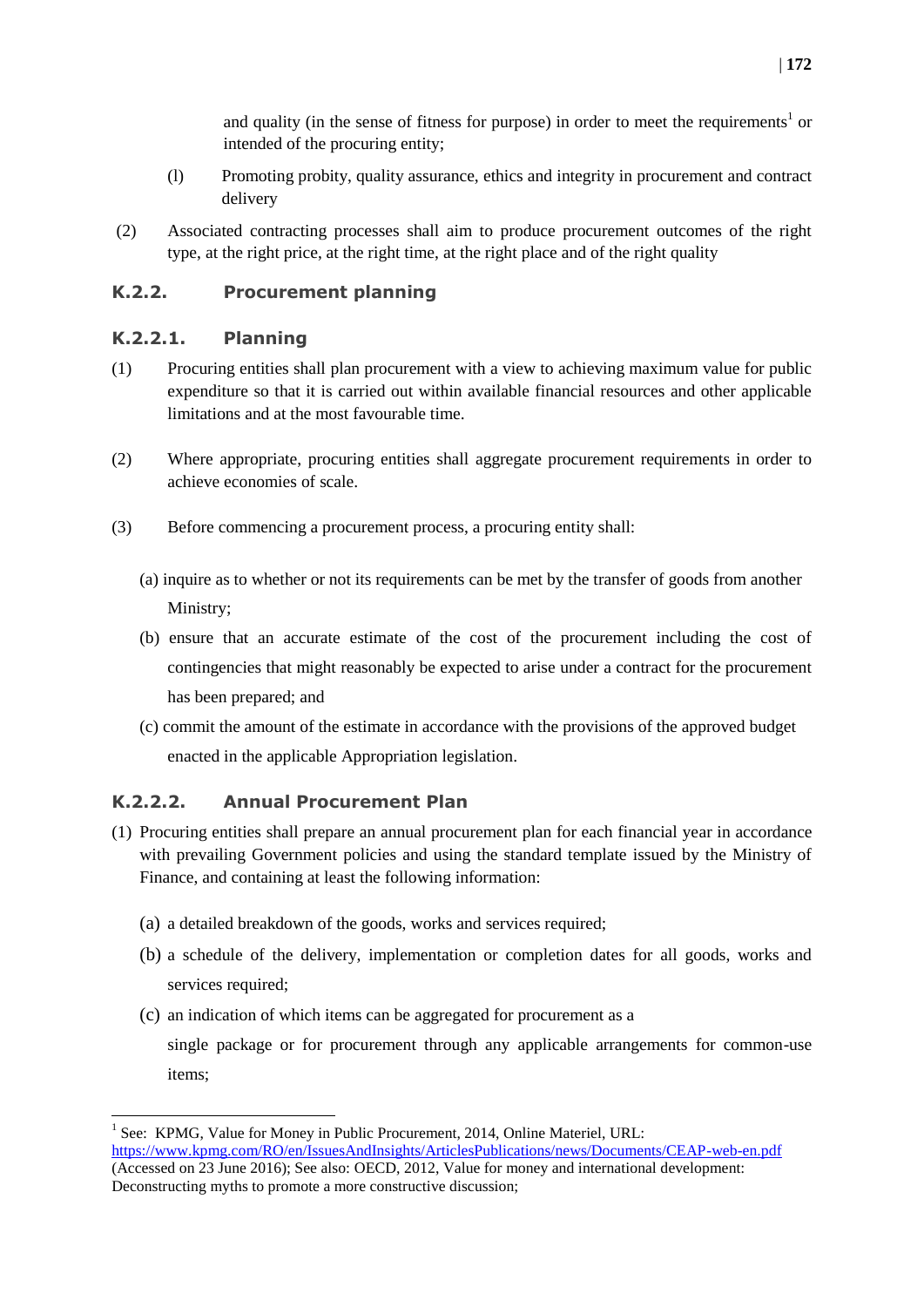- (d) an estimate of the value of each package of goods, works and services required including provisional sums, contingencies and all applicable taxes, and details of the budget available and sources of funding;
- (e) an indication of the anticipated procurement method for each procurement requirement, including any need for pre-qualification, and the anticipated time for the complete procurement cycle, taking into account the applicable approval requirements;
- (f) other details as may be relevant to any item in the plan.
- (2) Annual procurement planning must be integrated with applicable budget processes.
- (3) Procuring entities must forward their completed annual procurement plans to the Procurement Division for publication on the Ministry of Finance website.

#### <span id="page-8-0"></span>**K.2.2.3. Monitoring of Annual Procurement Plan**

Procuring entities shall prepare and submit to the Ministry of Finance quarterly procurement progress reports providing progress updates, containing at least the following:

- (a) a comparison of the annual procurement plan targets with progress;
- (b) a comparison of actual and planned days for procurement time, contract execution time, and post contract execution obligations (e.g. defect liability period and payment of the retention monies) and total time in calendar days.

#### <span id="page-8-1"></span>**K.2.2.4. Agency General Procurement Notice**

To apprise local and international vendors of upcoming opportunities in each financial year, procuring entities shall prepare and circulate a General Procurement Notice which shall identify the general types and quantities of goods, works and services specifically required for each of the standard procurement categories of works and services for the concerned budget year.

#### <span id="page-8-2"></span>**K.2.3. Procurement preparation**

The procuring entity shall, before instituting a procurement procedure:

- (a) assemble final encompassing project design documents, scopes of service, terms of reference, technical specifications, supply schedules, detailed cost estimates, bills of quantity which are essential parts of the bidding documents;
- (b) subject to the conditions of the grants, loans and other assistance from international donar partners, the procuring entity shall use the bidding documents pre-approved by AGO and issued by the Ministry of Finance from time to time.
- (c) secure the relevant approvals required under Instruction 1.3.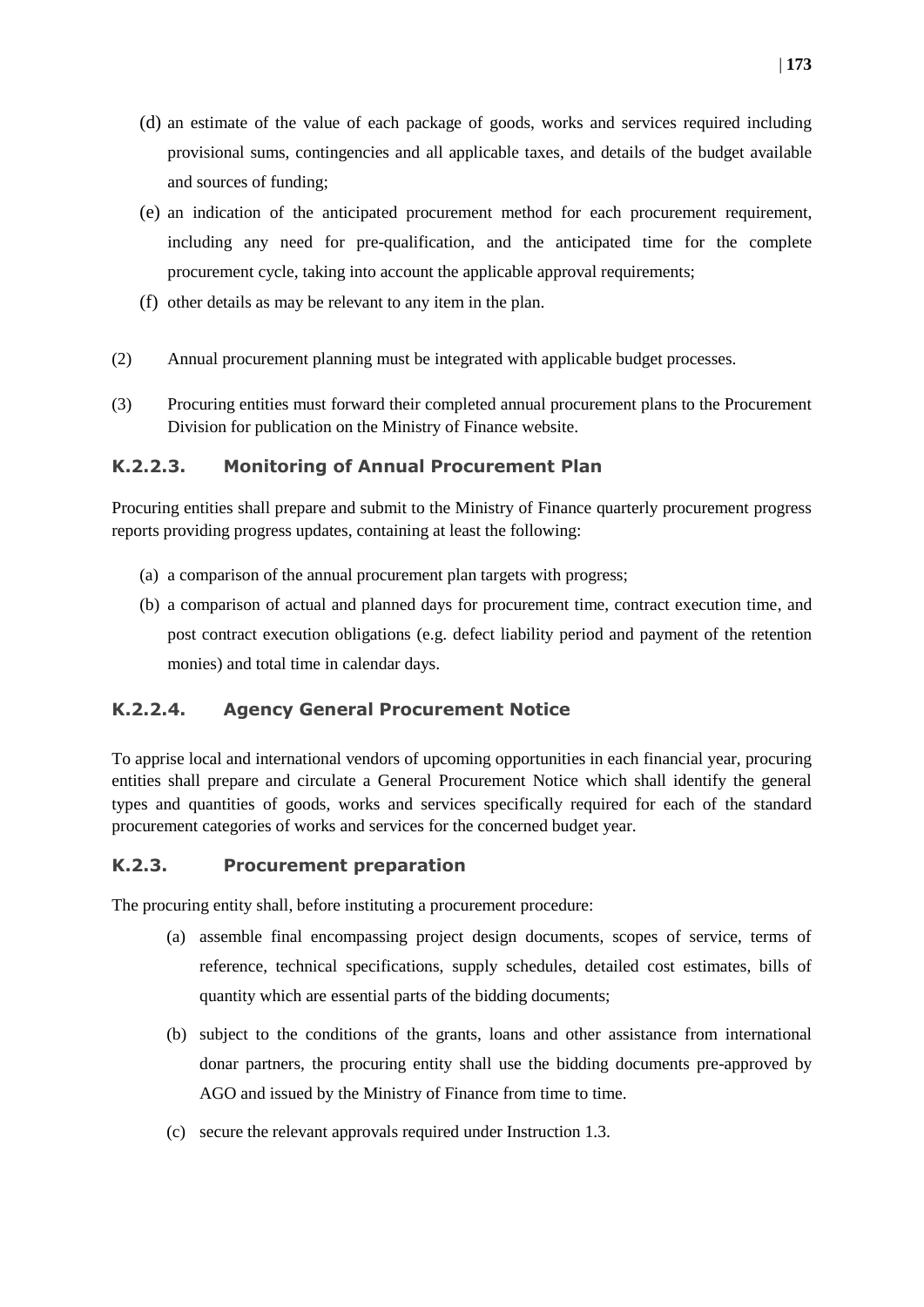#### <span id="page-9-0"></span>**K.2.4. Bid Evaluation Committees**

- (1) Bid Evaluation Committees shall be appointed by the Head of the procuring entity, or his or her delegate, for all contracts whose value exceed the thresholds in Instruction 1.3.
- (2) The Committee shall compose of a minimum of three members and a maximum of five members which shall include:
	- (a) the officer responsible for preparing the bidding document;
	- (b) a representative from the Ministry of Finance;
	- (c) a representative from the Office of the Attorney General;
	- (d) a representative from the Ministry of Works, Transport and Infrastructure for evaluation of bids for structural works, or a representative from the Land Transport Authority for evaluation of bids for civil works; and
	- (e) any other member to provide technical or commercial expertise, as required.

#### <span id="page-9-1"></span>**K.2.5. Artificial division of procurements**

A procuring entity shall not artificially divide an object of procurement with the intention of avoiding the financial thresholds in Instruction 1.3.

#### <span id="page-9-2"></span>**K.2.6. Division into lots**

- (1) Despite Instruction 2.5, procuring entities may divide a procurement requirement, which could be procured as a single contract, into a package, consisting of several lots which are to be bid together, where it is anticipated that the award of several separate contracts may result in the best overall value for the procuring entity.
- (2) A requirement shall not be divided into lots:
	- (a) for the sole purpose of avoiding thresholds;
	- (b) where the award of several separate contracts would:
		- (i) create problems of compatibility or inter-changeability between items procured as separate lots; or
		- (ii) unduly strain contract administration resources;
	- (c) where the award of several separate contracts would invalidate or otherwise restrict any provider's warranty or liability; or
	- (d) where the award of several separate contracts would increase the costs of servicing, maintenance or similar requirements.
- (3) Where a requirement which could be procured as a single contract is divided into lots, the procuring entity shall: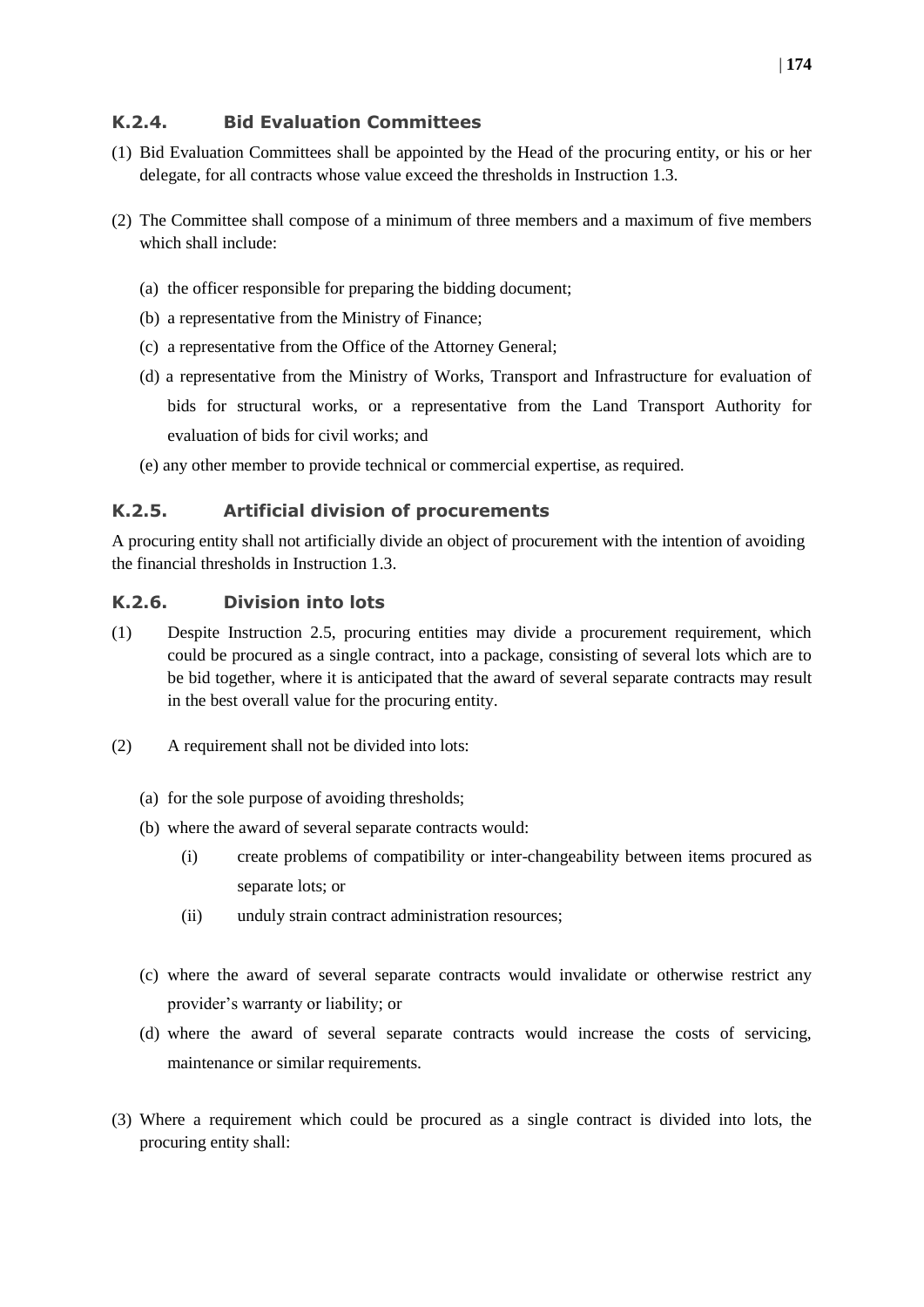- (a) permit bidders to bid for a single lot, any combination of lots or all lots; and
- (b) demonstrate, prior to contract award, that the recommended contract award or combination of contract awards offers the best overall value for money for the procuring entity.

#### <span id="page-10-0"></span>**K.3. PROCUREMENT METHODS**

#### <span id="page-10-1"></span>**K.3.1. Selection of procurement method**

- (1) Procuring entities shall select the most appropriate method of procurement for each requirement as part of the procurement planning process.
- (2) The choice of procurement method shall take into account:
	- (a) the estimated value of the procurement;
	- (b) the potential sources for the procurement, notably the competitiveness of the national and international market for the goods, works or services and the likely interest of potential national and international bidders, given the size and nature of the requirement;
	- (c) the nature of the goods, works or services required; and
	- (d) the circumstances surrounding the procurement, such as the existence of an emergency need or of situations which might justify use of limited bidding.

#### <span id="page-10-2"></span>**K.3.2. Open Competitive Tender Method**

- (1) Public procurement of goods, works and services shall be undertaken by means of competitive bidding, advertised in accordance with Instruction 5.2, to which equal access shall be provided to all eligible and qualified bidders without discrimination.
- (2) Methods of procurement other than competitive bidding are permitted only in the circumstances specified in Instructions 3.3 to 3.7.
- (3) When a method of procurement other than competitive bidding is used, the procuring entity shall include in the record of the procurement proceedings a written justification of the decision to utilise the procurement method, including the grounds for taking that decision.
- (4) Consultant services shall be procured by the request for proposals method in accordance with Instructions 7.1 and 7.2.

#### <span id="page-10-3"></span>**K.3.3. International Procurement**

- (1) When a procurement requires international participation:
	- (a) any procurement notice shall be published in accordance with Instruction 5.2;
	- (b) any invitation to bid, invitation to pre-qualify and bidding documents shall be in English;
	- (c) procuring entities shall allow sufficient time for the invitation to reach candidates and to enable them to prepare and submit applications to prequalify and bids in accordance with the instructions given in the bidding documents;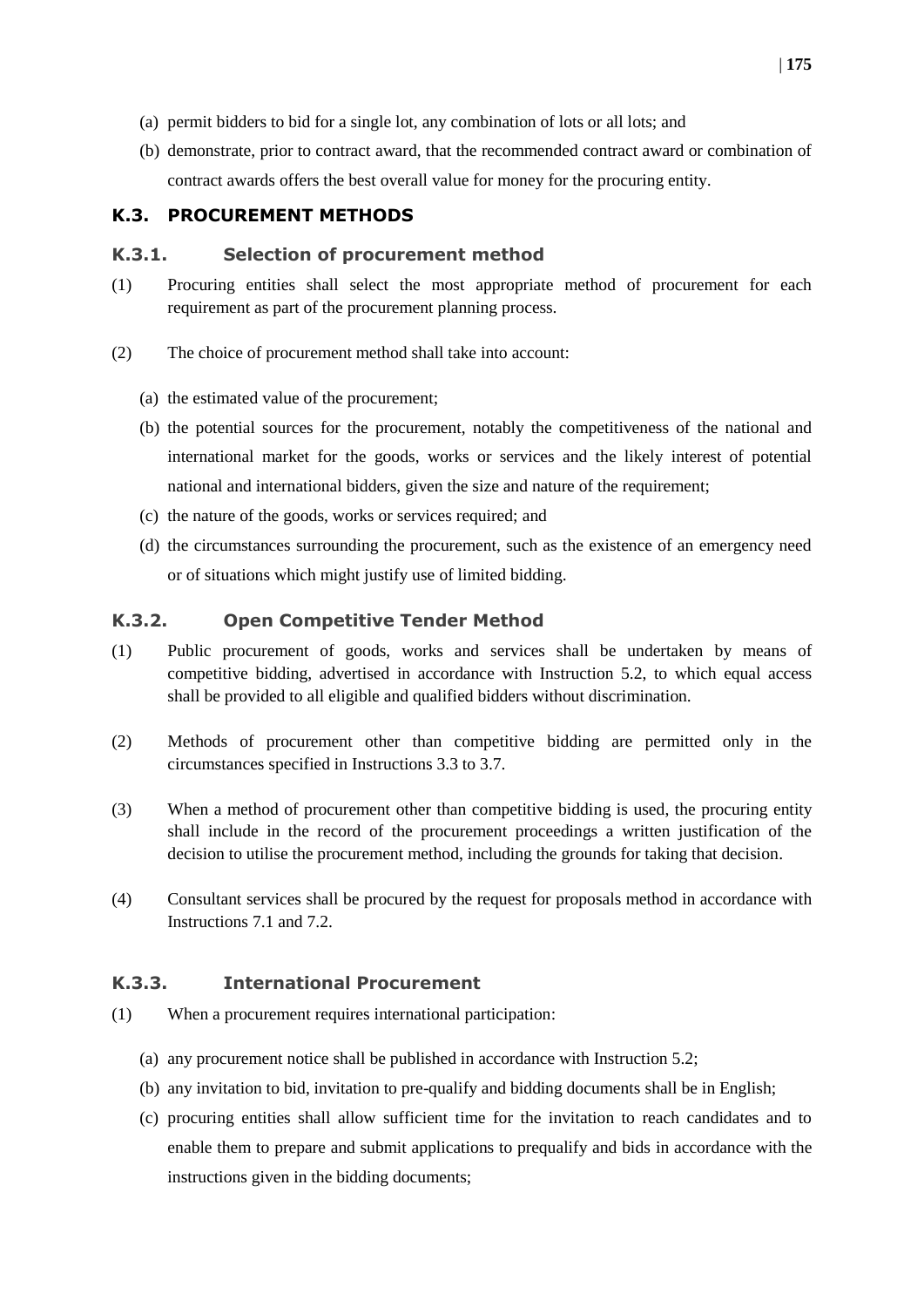- (d) bidders shall be permitted to express their bids, as well as any security documents to be presented by them, in their respective domestic currencies, or in a currency widely used in international trade and stated in the bidding documents;
- (e) general and special conditions of contract shall be of a kind generally used in international trade; and
- (f) technical specifications shall, to the extent compatible with national requirements, be based on international standards.
- (2) Instruction 3.3 applies to open competitive tender method (Instruction 3.2), selective bidding (Instruction 3.4) and restricted bidding (Instruction 3.5).

#### <span id="page-11-0"></span>**K.3.4. Selective Bidding Method**

- (1) Selective bidding means competitive bidding preceded by pre-qualification and may be used in the case of particularly high value or complex procurement with a view to identifying, prior to the submission of bids, those bidders that are qualified.
- (2) The requirements and criteria for assessing the qualifications of bidders in selective bidding shall be those referred to in Instructions 4.3, 4.5 and 4.6.
- (3) In the pre-qualification stage the:
	- (a) procuring entity shall provide prequalification documents to all bidders responding to the invitation to prequalify;
	- (b) prequalification documents shall provide bidders with the information required to prepare and submit applications for prequalification; and
	- (c) procuring entity shall respond promptly to any request by a bidder for clarification of the prequalification documents that is received by the procuring entity within a reasonable time prior to the deadline for the submission of applications to prequalify.
- (4) The procuring entity shall make a decision with respect to each application to prequalify and all bidders that have been prequalified shall be invited to submit bids in the procurement proceeding.
- (5) At any time prior to contract award, the procuring entity may require a bidder that has been prequalified to demonstrate again its qualifications in accordance with the same criteria used to prequalify such bidder and the procuring entity shall disqualify any bidder that fails to demonstrate again its qualifications if requested to do so.
- (6) In all other respects, the provisions of the competitive bidding method apply.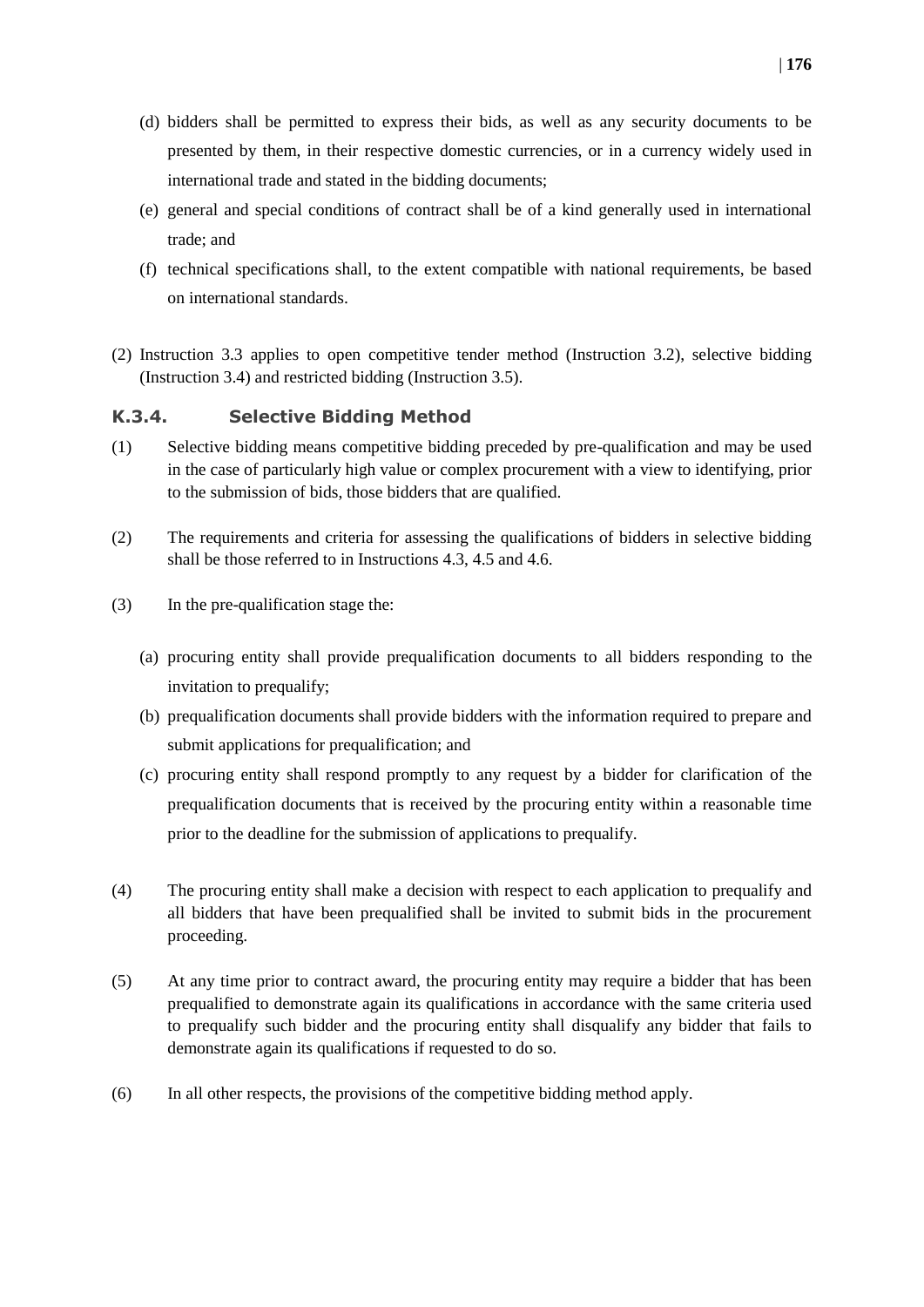#### <span id="page-12-0"></span>**K.3.5. Restricted Bidding Method**

- (1) Restricted bidding may be held when the goods, works or services are only available from a limited number of bidders.
- (2) In the case of restricted bidding, the procuring entity shall invite bids from all known potential bidders upon the approval of the Tenders Board.
- (3) The record of the procurement shall record the circumstances giving rise to a finding that the goods, works or services are only available from a limited number of bidders
- (4) In all other respects, the provisions of the competitive bidding method apply.

#### <span id="page-12-1"></span>**K.3.6. Limited Bidding Method-**

- (1) Procuring entities may use the limited bidding method in the following cases:
	- (a) when no suitable or responsive bids have been submitted in response to a competitive or selective bidding procedure, provided that the requirements of the initial bid are not substantially modified;
	- (b) when, for technical or artistic reasons, or for reasons connected with protection of exclusive rights, the contract may be performed only by a particular supplier and no reasonable alternative or substitute exists;
	- (c) for reasons of extreme urgency brought about by events not attributable to and unforeseen by the procuring entity, the products or services could not be obtained in time by means of competitive or selective bidding procedures;
	- (d) for additional deliveries of goods or services by the original supplier where a change of supplier would compel the procuring entity to procure equipment or services not meeting requirements of interchange ability with already existing equipment or services procured under the initial procurement and such separation would cause

significant inconvenience or substantial duplication of costs to the procuring entity;

- (e) when a procuring entity procures prototypes or a first product or service which are developed at its request in the course of, and for, a particular contract for research, experiment, study or original development;
- (f) when additional services which were not included in the initial contract but which were within the objectives of the original bidding documents have, through unforeseen circumstances, become necessary to complete the services described therein provided that the total value of contracts awarded for the additional services shall not exceed 50% of the amount of the original contract;
- (g) for new services consisting of the repetition of similar services which conform to a basic project for which an initial contract was awarded following an open or selective procurement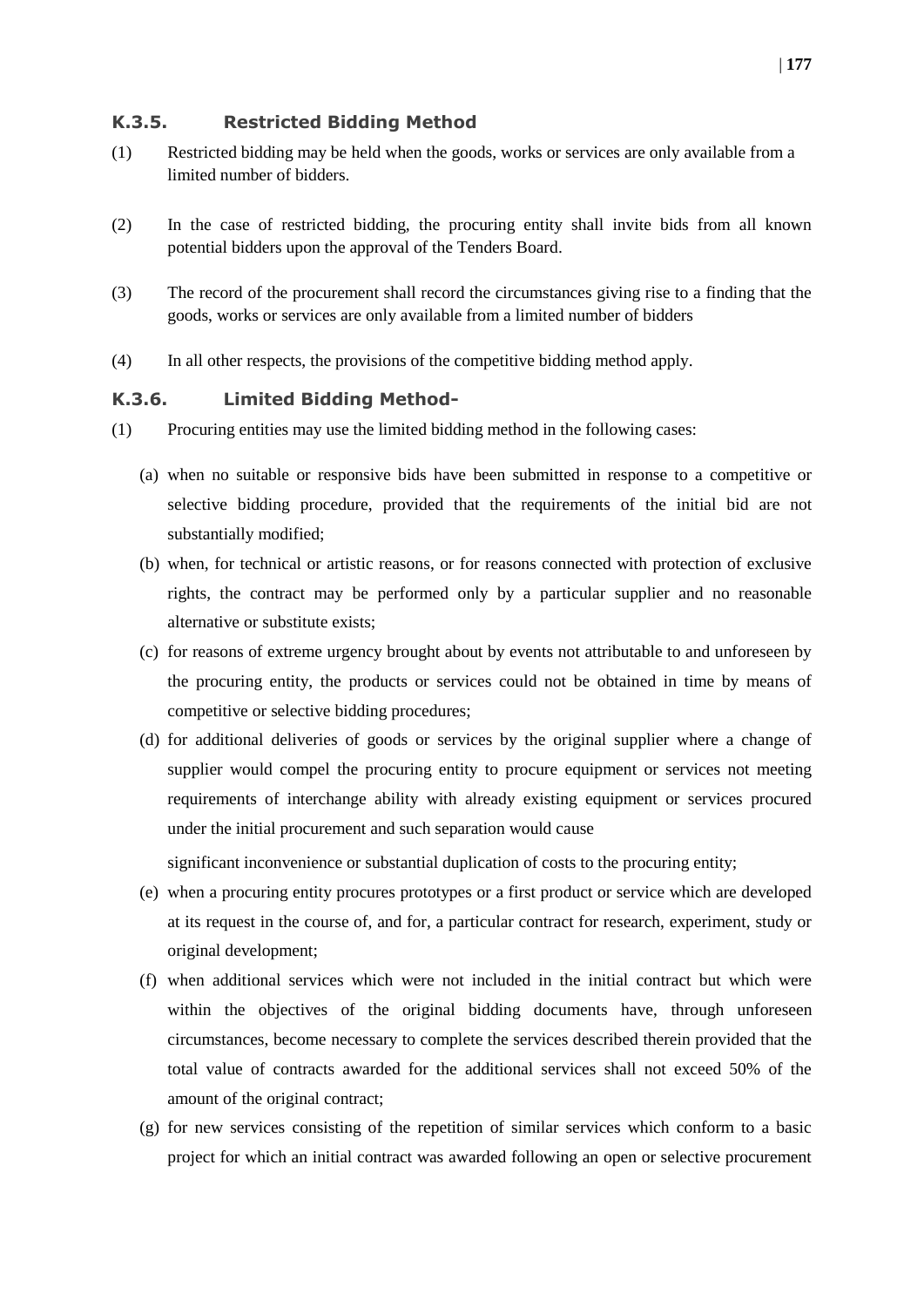method, and for which the procuring entity has indicated in the notice of intended procurement that a limited bidding method might be used in awarding contracts for such new services;

- (h) for products purchased on a commodity market;
- (i) for purchases made under exceptionally advantageous conditions which only arise in the very short term in the case of unusual disposals such as arising from liquidation, receivership or bankruptcy and not for routine purchases from regular suppliers; and
- (j) for contracts below the thresholds in Instruction 1.3.
- (2) Under this method:
	- (a) the procuring entity shall prepare a written description of its needs and any special requirements as to quality, quantity, terms and time of delivery;
	- (b) a bid shall be invited from either one, or where possible, more suppliers or contractors;
	- (c) where feasible, a time limit as may be given to the bidders to prepare and submit their bids or agreed by mutual agreement;
	- (d) the compliance of the offer or offers with the specifications, terms and conditions shall be considered; and
	- (e) negotiations to bring down the prices may be carried out if the prices offered are deemed to be excessive or substantially in excess of the prevailing market prices.

#### <span id="page-13-0"></span>**K.3.7. Request for Quotations Method**

- (1) The request for quotations method may be used by any procuring entity for the procurement of goods and works:
	- (a) where the procurement is for readily available commercially standard goods, not specially manufactured to the particular specifications of the procuring entity; and
	- (b) when the estimated value of the procurement of works or services does not exceed the thresholds in Instruction 1.3.
- (2) Under this method, quotations shall be requested in writing from as many bidders as practicable, but from at least three bidders, using the standard documents issued by the Ministry of Finance and approved by the AGO.
- (3) A request for quotations shall contain a clear statement of the requirements of the procuring entity as to quality, quantity, terms and time to delivery, and any other special requirements.
- (4) Bidders shall be given adequate time to prepare and submit their quotations, provided that each bidder shall only submit one quotation which may not be altered or negotiated.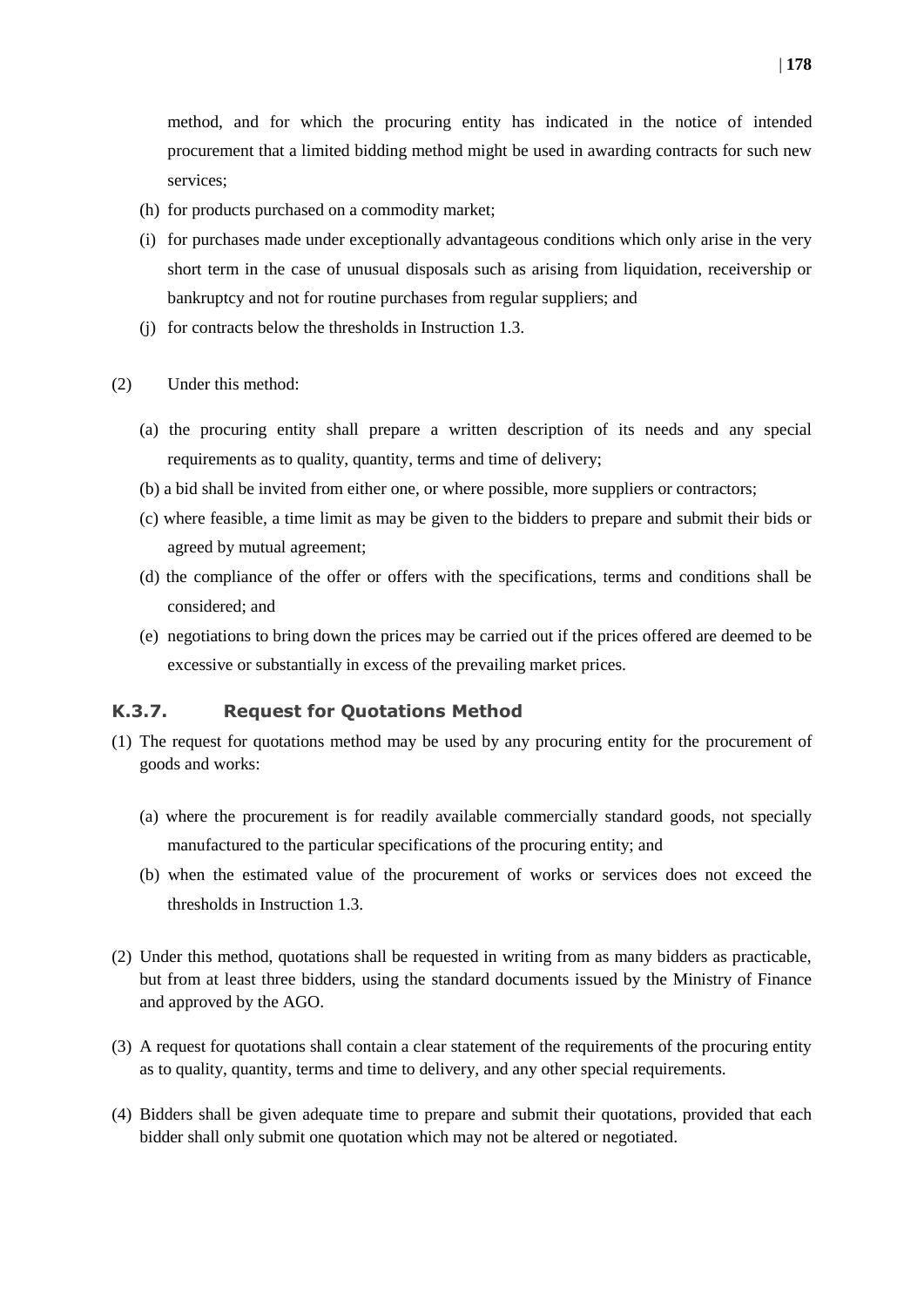- (5) A purchase order shall be placed with the bidder that provided the lowest total cost and is able to meet all the terms and delivery requirements of the procuring entity.
- (6) A purchase order shall include the following details:
	- (a) quoted price;
	- (b) contract number;
	- (c) name of the contractor or of the supplier;
	- (d) name of the officer of the contractor or of the supplier who signed the contract;
	- (e) terms; and
	- (f) date of delivery.

#### <span id="page-14-0"></span>**K.3.8. Framework Arrangement Method**

- (1) Subject to the K.3.8 (2)-(5), Framework Arrangement (FA) is an arrangement or contract between a procuring entity and supplier(s) or contractor(s) for the provision of specified or unspecified good, services or works over a specified period of time not exceeding three (3) years.
- (2) Subject to Tenders approval, the Framework Arrangement Method is an alternative to the Local and International Shopping or Restricted Bidding/Tendering. The three (3) models of Framework Arrangement based on competition methods and subject to Guidelines on Framework Arrangements issued by the Financial Secretary, are as follows:
	- (a) **Closed FA "Fixed Price":** The procuring entity engages in open competitive bidding using predefined criteria for the selection of one or more contractor(s) or supplier(s) to provide goods, services or works at a fixed or "locked-in" unit price. The award is made to one or more suppliers or contractors (the 'Panel'). Call-offs are then awarded to one or more panel members.

This model does not allow the procuring entity at the Call-offs to select from new suppliers or contractors other than the Panel for the duration of the arrangement term.

- (b) **Closed FA "Market Price":** This method is conducted in two (2) stages:
	- i. The first involves the procuring entity engaging in open competitive bidding using predefined criteria for the selection of one or more contractor(s) or supplier(s) to provide goods, services or works. The award is made to one or more substantially responsive suppliers or contractors (the 'Panel')
	- ii. The second involves a competition amongst the Panel and the Call Off is awarded to the lowest evaluated bidder based on the offered priced and delivery conditions
	- iii. This model does not allow new suppliers or contractors into the panel for the duration of the arrangement term
- (c) **"Open Framework Arrangements":** This model also follows the two-stage approach as in the Closed "Market Price" model, but at any time during the duration of the arrangement, the procuring entity may invite one or more suppliers or contractors to be considered as Panel member.
- (3) A procuring entity that intends to engage in the Framework Arrangement must:
	- (a) obtain prior Tenders Board Approval;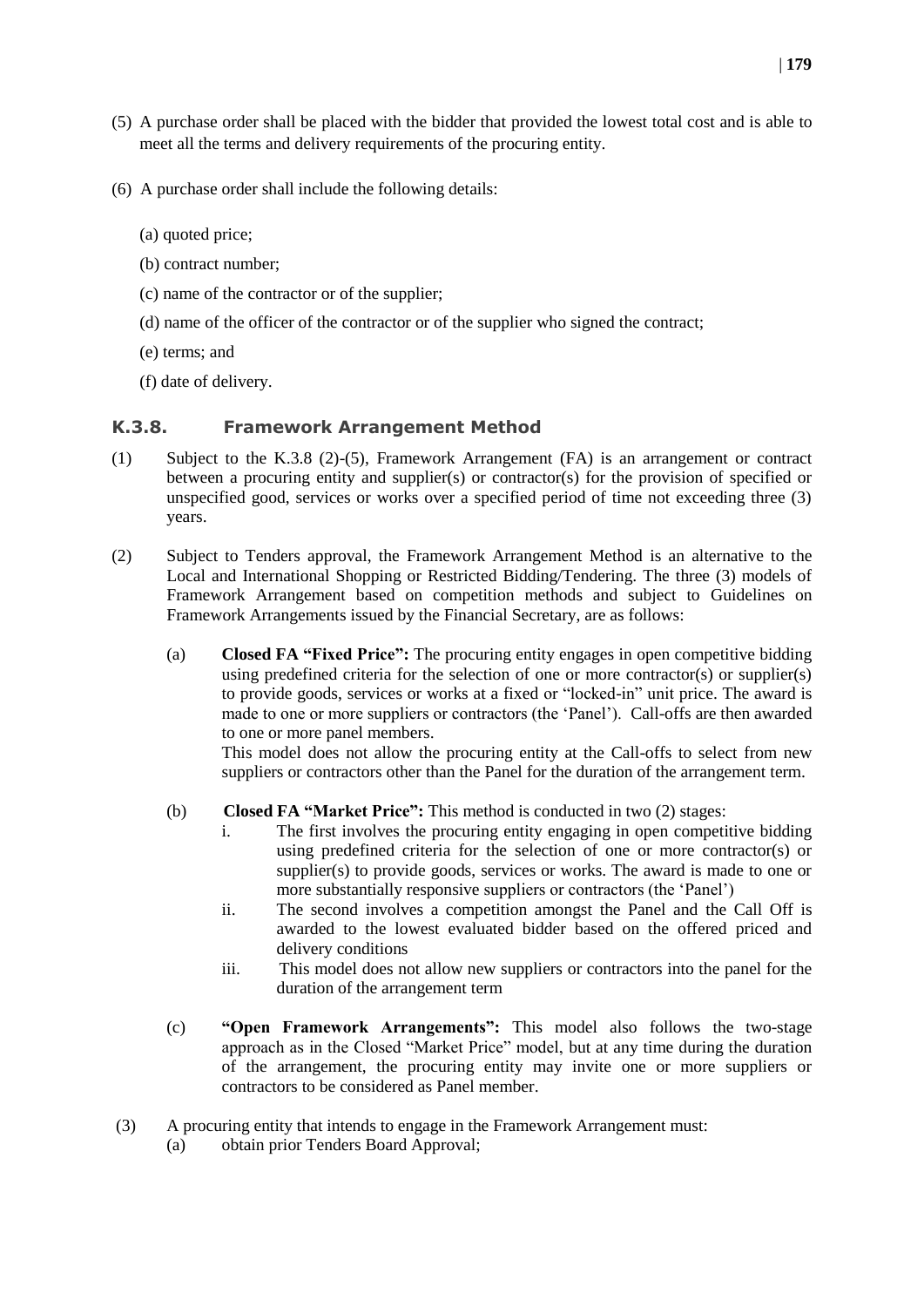- (4) The Framework Arrangement Method may be used by any procuring entity and are applicable for recurring procurement of the following:
	- (a) goods that can be procured off the shelf, or that are commonly used with standard specifications;
	- (b) simple general services that may be required from time to time by the same procuring entity or multiple procuring entities; and
	- (c) small value (minor) works in accordance with the threshold stipulated under the B4 schedule.(2).
- (5) The Framework Arrangement Method may be used in times of disasters or emergencies or other circumstances that the Tenders Board considers appropriate or may determine from time to time.

#### <span id="page-15-0"></span>**K.4. PROCUREMENT REQUIREMENTS AND CRITERIA**

Competitive Bidding Process.

#### <span id="page-15-1"></span>**K.4.1. Object of procurement**

- (1) The procuring entity's detailed requirements with respect to quality and quantity, including any certification, testing and test methods or other means for evaluating the conformity of the performance of the contract to these requirements shall be specified clearly in the bidding documents.
- (2) All relevant bidding and pre-qualification documents shall provide objective descriptive information that do not unnecessarily favour a particular bidder by stating the desired performance or output requirements of the object of the procurement wherever possible rather than design or descriptive characteristics.

#### <span id="page-15-2"></span>**K.4.2. Technical Specifications**

- (1) Technical specifications shall include, where appropriate:
	- (a) the purpose and objectives of the object of procurement;
	- (b) a full description of the requirement;
	- (c) a generic specification to an appropriate level of detail;
	- (d) a functional description of the requirements, including any environmental or safety features;
	- (e) performance parameters, including outputs, timescales and any indicators or criteria by which satisfactory performance can be assessed;
	- (f) description of processes and materials;
	- (g) dimensions, symbols, terminology language, packaging, marking and labelling requirements;
	- (h) inspection and testing requirements; and
	- (i) any applicable standards.
- (2) References to standards shall, where possible, be references to international standards, or national standards incorporating international standards.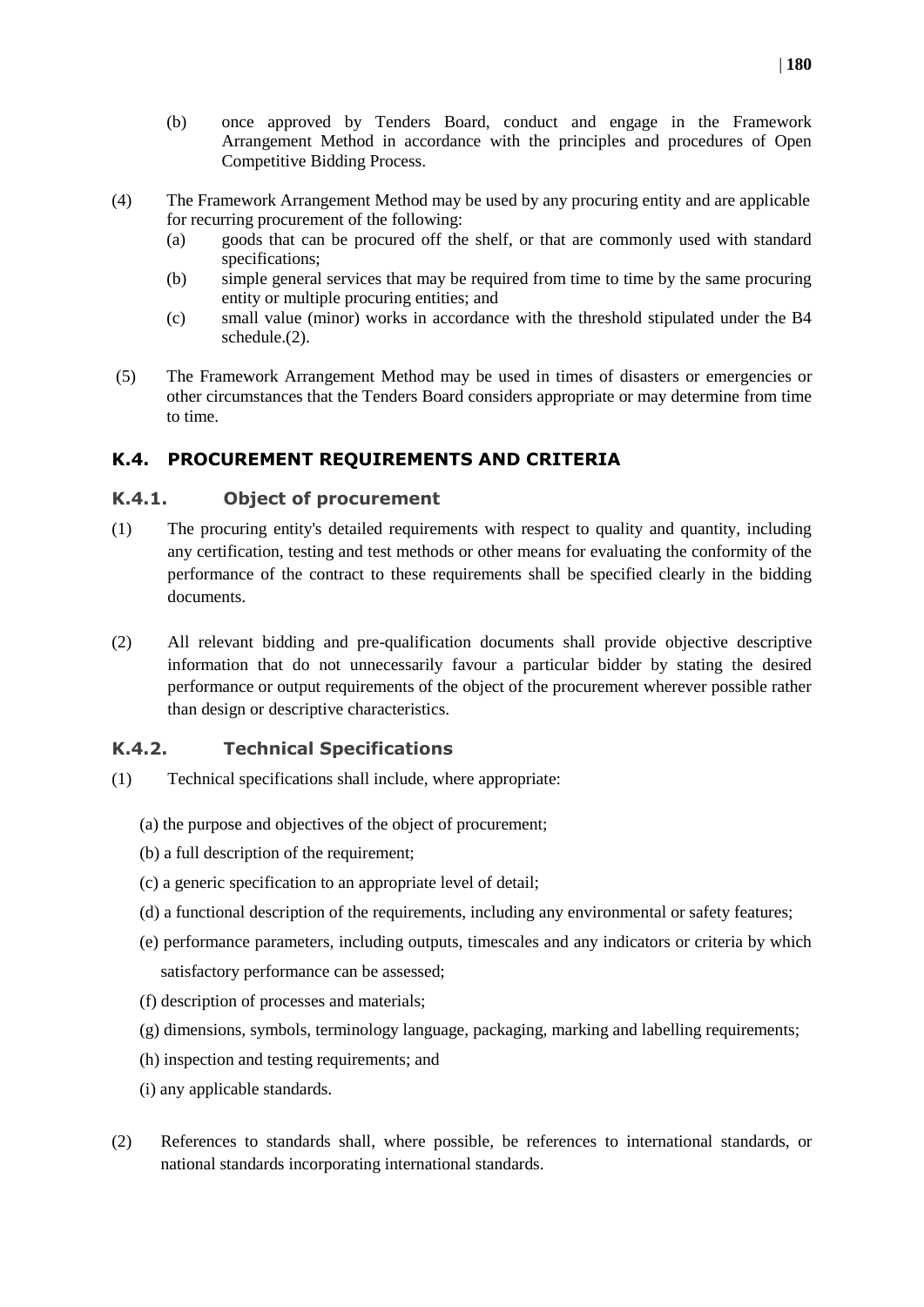(3) No requirement or reference is to be made in the technical specifications to a particular trademark or name, patent, design or type, specific original, producer or service provider, unless there is no other practical way of describing the procurement requirements, and words such as "or equivalent" are included in the specifications.

#### <span id="page-16-0"></span>**K.4.3. Eligibility and non-discrimination**

Bidders shall not be excluded from participation in public procurement on the basis of nationality, race or any other criterion, not having to do with their qualifications or decisions taken against any bidder under Instruction 4.5 to 4.7.

#### <span id="page-16-1"></span>**K.4.4. Form of communication**

All communications between bidders and procuring entities shall be in writing

#### <span id="page-16-2"></span>**K.4.5. Permitted Qualification criteria**

- (1) Qualification criteria shall be limited to those criteria which are designed to demonstrate that a bidder possesses the necessary professional and technical qualifications and competence, financial resources, equipment and other physical facilities, managerial capability, experience in the procurement object, business reputation and personnel, to perform the contract.
- (2) Qualification criteria shall not be unduly restrictive or designed to reduce competition and shall be prepared for each procurement requirement, taking into account the size, complexity and technical requirements of the proposed contract.
- (3) The procuring entity shall clearly state the qualification criteria in all bidding documents and shall, where it deems fit, require bidders to provide signed statements or documentary evidence to certify their eligibility and authenticity.
- (4) The procuring entity shall not impose any requirement as to qualifications in the invitation to bid other than a requirement specified in this Instruction.

#### <span id="page-16-3"></span>**K.4.6. Evidence of Qualification criteria**

- (1) Subject to Instruction 4.6(2), the following evidence may be requested from bidders to satisfy the qualification criteria established in the bidding documents.
- (2) Evidence of the bidders' technical abilities may be furnished by one or more but shall not be restricted to any of the following means according to the nature, quantity or importance, and use of the goods, works or services, including evidence of:
	- (a) experience and reliability;
	- (b) financial resources, equipment and other physical facilities;
	- (c) personnel;
	- (d) managerial capability;
	- (e) possession of the necessary professional and technical qualifications and competence; and
	- (f) subject to the right of the bidder to protect its intellectual property rights and trade secrets, possession of the requisite intellectual property rights or trade secrets.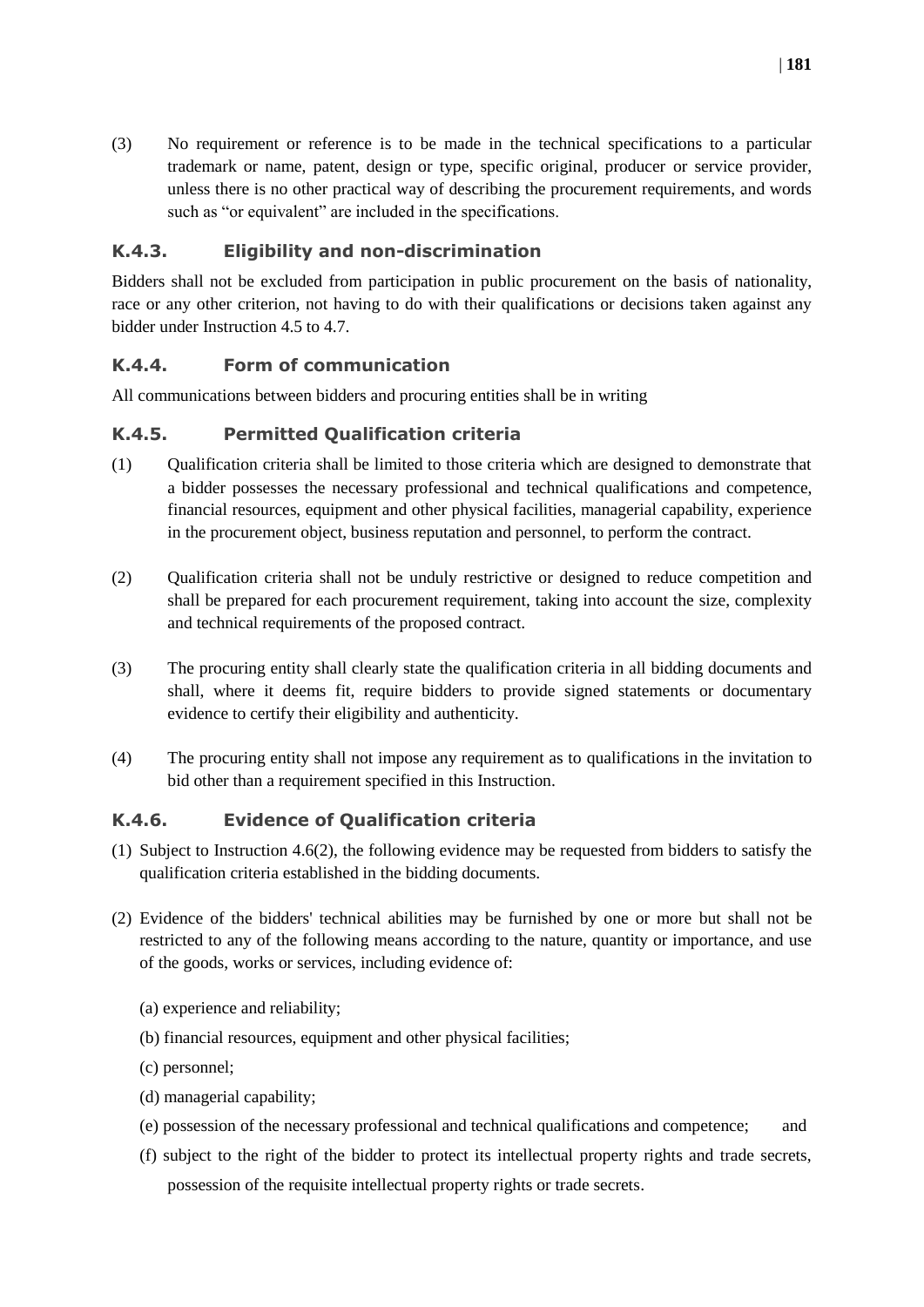- (3) Evidence of the bidder's legal capacity to perform the contract may be furnished by any of the following means, including but not limited to evidence that:
	- (a) it has satisfied all the legal requirements to carry on business in Samoa and, if the bidder has its headquarters outside Samoa, of its entitlement to carry on business in that jurisdiction;
	- (b) the bidder is not insolvent, in bankruptcy, in receivership or under liquidation; and
	- (c) legal proceedings have not been taken and are not anticipated to be taken that would materially affect the ability or the legal capacity of the bidder to carry out the contract.
- (4) As applicable, evidence may be provided that the bidder is in good standing with the Government and has fulfilled its obligations, to pay taxes, statutory contributions, levies, license fees and other similar fees and charges.
- (5) All bidders shall provide evidence of their integrity to the effect that the bidder and any director, officer, manager or supervisor of the bidder has not been, within a period of 3 years preceding the date of issuance of the invitation to bid:
	- (a) convicted of any criminal offence, whether in Samoa or elsewhere:
		- (i) relating to his or her professional conduct;
		- (ii) relating to the making of false statements or misrepresentations as to his or her qualifications to enter into a procurement contract;
		- (iii) involving dishonesty; or
		- (iv) under anti-corruption legislation; or
	- (b) suspended or disbarred by administrative or judicial proceedings from participating in procurements, whether in Samoa or elsewhere.

#### <span id="page-17-0"></span>**K.4.7. Disqualification**

- (1) The procuring entity shall disqualify a bidder where it finds that the information submitted in a bid concerning its qualifications is false or misleading.
- (2) The procuring entity may disqualify a bidder where it finds that the information submitted in a bid concerning its qualifications is materially inaccurate or materially incomplete.

#### <span id="page-17-1"></span>**K.5. PROCUREMENT PROCESS**

#### <span id="page-17-2"></span>**K.5.1. Invitations to bid**

- (1) The Limited Bidding Method shall be conducted in accordance with Instruction 3.6.
- (2) The Requests for Quotations Method shall be conducted in accordance with Instruction 3.7.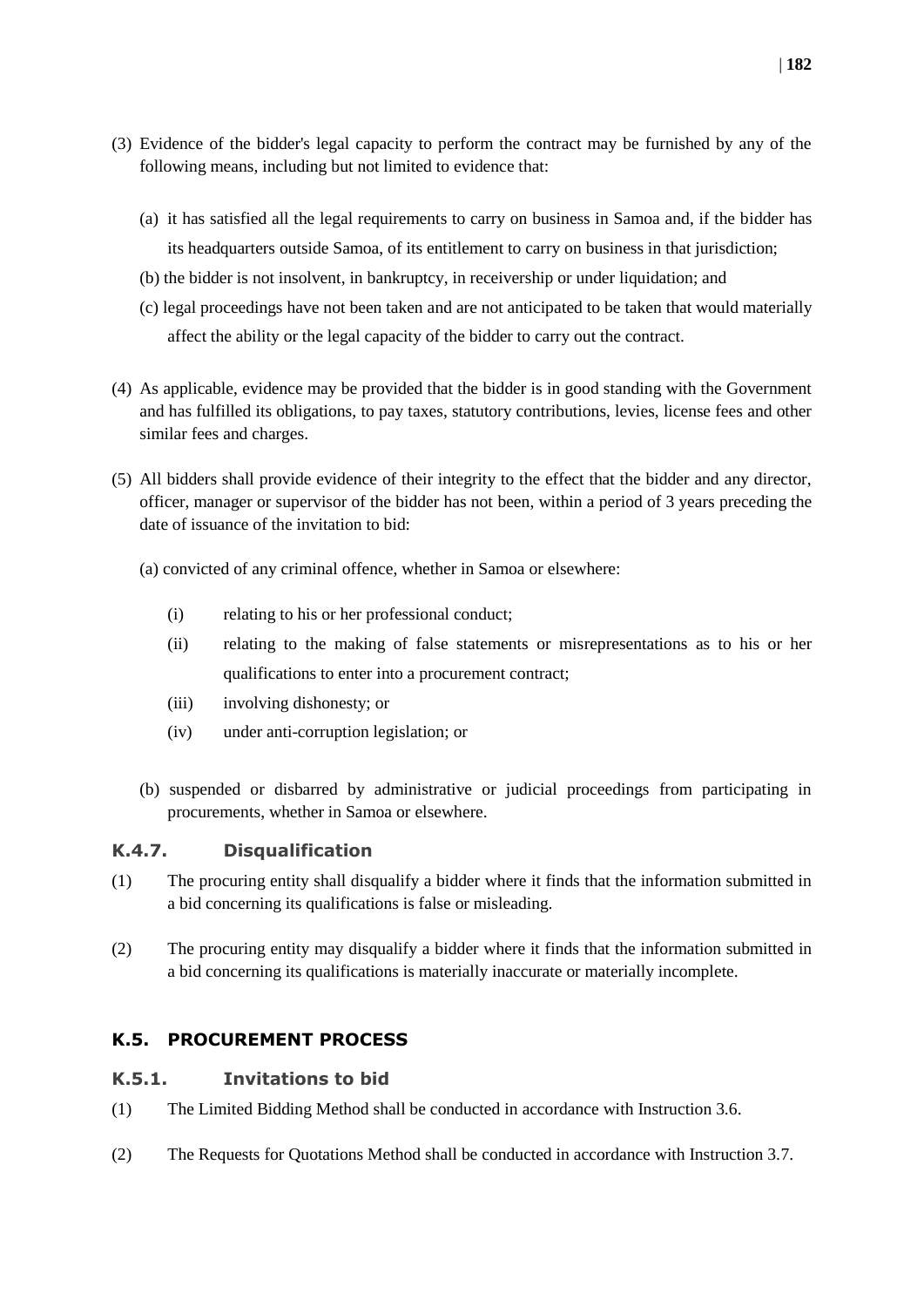- (3) In all other cases, bids shall be invited:
	- (a) through the publication of an announcement of bidding proceedings in the case of competitive bidding;
	- (b) from the list of pre-qualified bidders in the case selective bidding; or
	- (c) from a shortlist of bidders in the case of restricted bidding.

#### <span id="page-18-0"></span>**K.5.2. Publication of procurement notices**

- (1) The notice of invitation to bid or to pre-qualify, as the case may be, shall be:
	- (a) published in at least one newspaper circulating widely in Samoa to reach sufficient bidders to ensure effective competition; and
	- (b) published on the procuring entity's website, including any website established by the Ministry of Finance.
- (2) Where international competitive bidding is used, the notice shall also be placed in at least two English language newspapers or other printed media with adequate circulation to attract foreign competition or on widely read internet websites.
- (3) Where the procuring entity considers it is necessary to ensure wide competition, it may send the notice directly to potential bidders after the date of publication of the notice. The procuring entity shall keep a record of any bidders to whom the notice is sent directly, which shall form part of the procurement record.
- (4) The invitation to bid or to prequalify shall include information regarding:
	- (a) the identity and address of the procuring entity and the contact details of the person from whom further information can be obtained;
	- (b) nature and time-frame of the procurement, including the place of delivery of goods or services, and the location of any works;
	- (c) manner of obtaining and the price of the bidding documents, or, if applicable, the prequalification documents;
	- (d) place and deadline for submission of bids, or of applications to prequalify; and
	- (e) such other matters as may be required by the Ministry of Finance.

#### <span id="page-18-1"></span>**K.5.3. Minimum bidding periods**

- (1) The bidding documents shall be ready for distribution prior to the publication of the procurement notice.
- (2) The bidding period starts on the date of the first publication of the procurement notice and ends on the date of the bid submission deadline.
- (3) The minimum bidding periods are: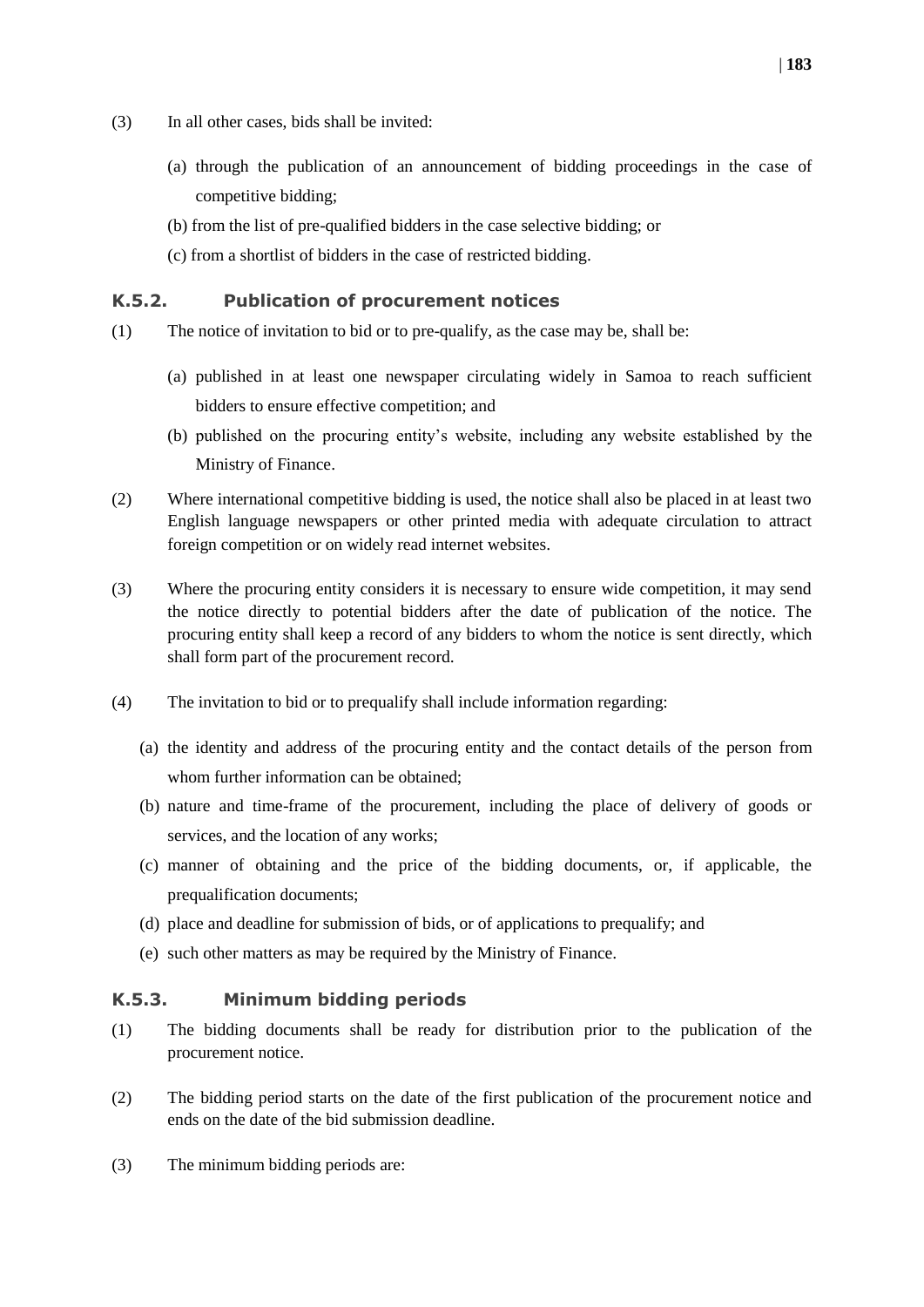- (a) 30 days for competitive bidding (Instruction 3.2);
- (b) 45 days for international competitive bidding (Instruction 3.3);
- (c) 20 days for selective and restricted bidding (Instructions 3.4 and 3.5);
- (d) 30 days for selective bidding, where the bidding is international; and
- (4) In selective bidding, bidders shall be given a minimum of 30 days following a notice to prequalify to submit their pre-qualification applications.
- (5) In determining the appropriate bidding period for each requirement, the procuring entity shall take into account, in addition to the minimum bidding periods:
	- (a) the time required for preparation of bids, taking into account the level of detail required and the complexity of bids;
	- (b) any need for bidders to submit authenticated legal documents or similar documents as part of their bids and the time required to obtain such documents;
	- (c) the location of potential bidders and the time required to obtain the bidding document and for the delivery and submission of bids to the procuring entity; and
	- (d) any restrictions relating to the time the goods, works or services are required.

#### <span id="page-19-0"></span>**K.5.4. Bidding documents**

- (1) A procuring entity shall use standard bidding documents issued by the Ministry of Finance and approved by the AGO including any operational manuals or user guides pertaining to the standard bidding documents and issued by the Ministry of Finance.
- (2) The procuring entity shall provide, in an expeditious and non discriminatory manner, the bidding documents to all potential bidders that respond to the invitation to bid or, in the case of selective bidding, to all bidders that have been prequalified, and the price that may be charged for the bidding documents shall reflect only the cost of printing and distributing the documents.
- (3) The bidding documents shall provide bidders with all the information that they require in order to submit bids that are responsive to the needs of the procuring entity. In particular, the bidding documents shall inform bidders concerning:
	- (a) the nature and time frame of the procurement, including, but not limited to the contractual terms of the procurement, and the manner of entry into force of the contract;
	- (b) in all cases other than selective bidding, bidder qualification requirements and the documentation required to satisfy those requirements which will require the bidder to show that it possesses the necessary professional and technical qualifications and competence, financial resources, equipment and other physical facilities, managerial capability, experience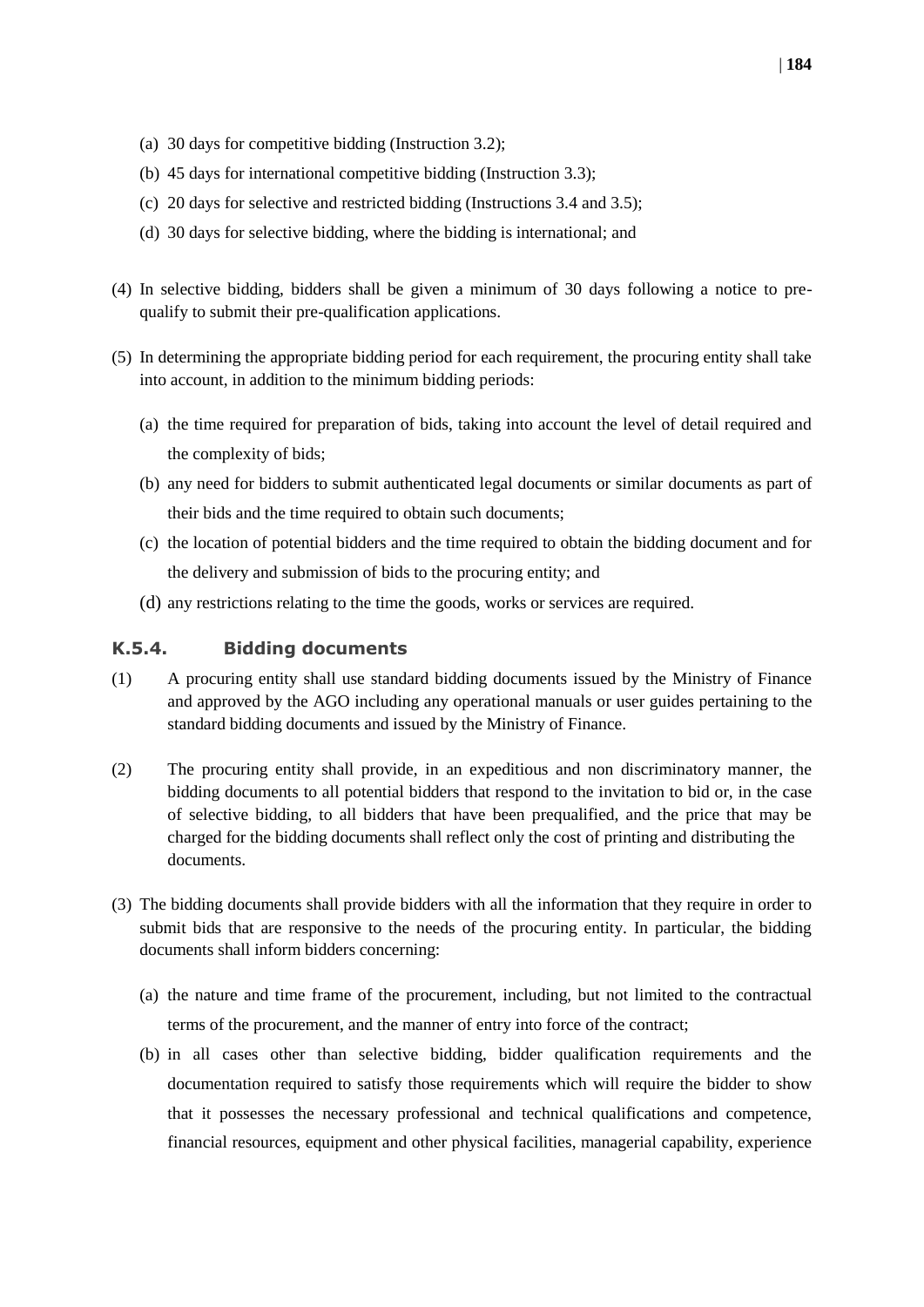in the procurement object, business reputation and personnel, to perform the contract as specified in the standard bidding documents;

- (c) information as to site visits and pre-bid meetings;
- (d) instructions for preparation and submission of bids, including the deadline for submission of bids, time and place of bid opening;
- (e) components to be reflected in the price, the currency or currencies in which the bid price may be stated, and the currency and related exchange rate to be used for comparison of bids;
- (f) the criteria and methodology for evaluation of bids and the selection of the successful bidder, which shall all be quantified in monetary terms or expressed in the form of pass or fail requirements, if possible, or, where not possible, by relative weights and when considering evaluation criteria, the procuring entity shall consider only the following:
	- (i) the bid price; and
	- (iii) the cost of operating, maintaining and repairing the goods, or works, the time for delivery of the goods, completion of works or provision of the services, the functional characteristics of the goods or works, the terms of payment and of guarantees in respect of the goods, works or services;
- (g) the preference, if any, for domestic goods and contractors as required by the Ministry of Finance;
- (h) any grouping of goods, works or services into lots and packages and the manner of evaluation of the lots and packages;
- (i) whether alternatives to the technical or contractual specifications would be considered and, if so, how those alternatives would be evaluated;
- (j) where suppliers are permitted to submit bids for only a portion of the goods, works or services to be procured, a description of the portion or portions for which bids may be submitted;
- (k) the required validity period of bids;
- (l) the amount and acceptable forms of any required bid, performance or other security;
- (m) the conditions of contract which will be entered into with the successful bidder;
- (n) a notice of conflict-of-interest restrictions and anti-fraud and corruption rules;
- (o) the manner in which bidders may obtain review of actions, omissions and decisions of the procurement unit; and
- (p) such other matters as may be required in the Instructions, operating manuals and standard forms issued by the Procurement Division.
- (4) For the purposes of subsequent communications, the procuring entity shall make a record of the name, postal address, telephone, facsimile and email address of all persons to whom an invitation to bid is issued and shall file a copy of it in the procurement records.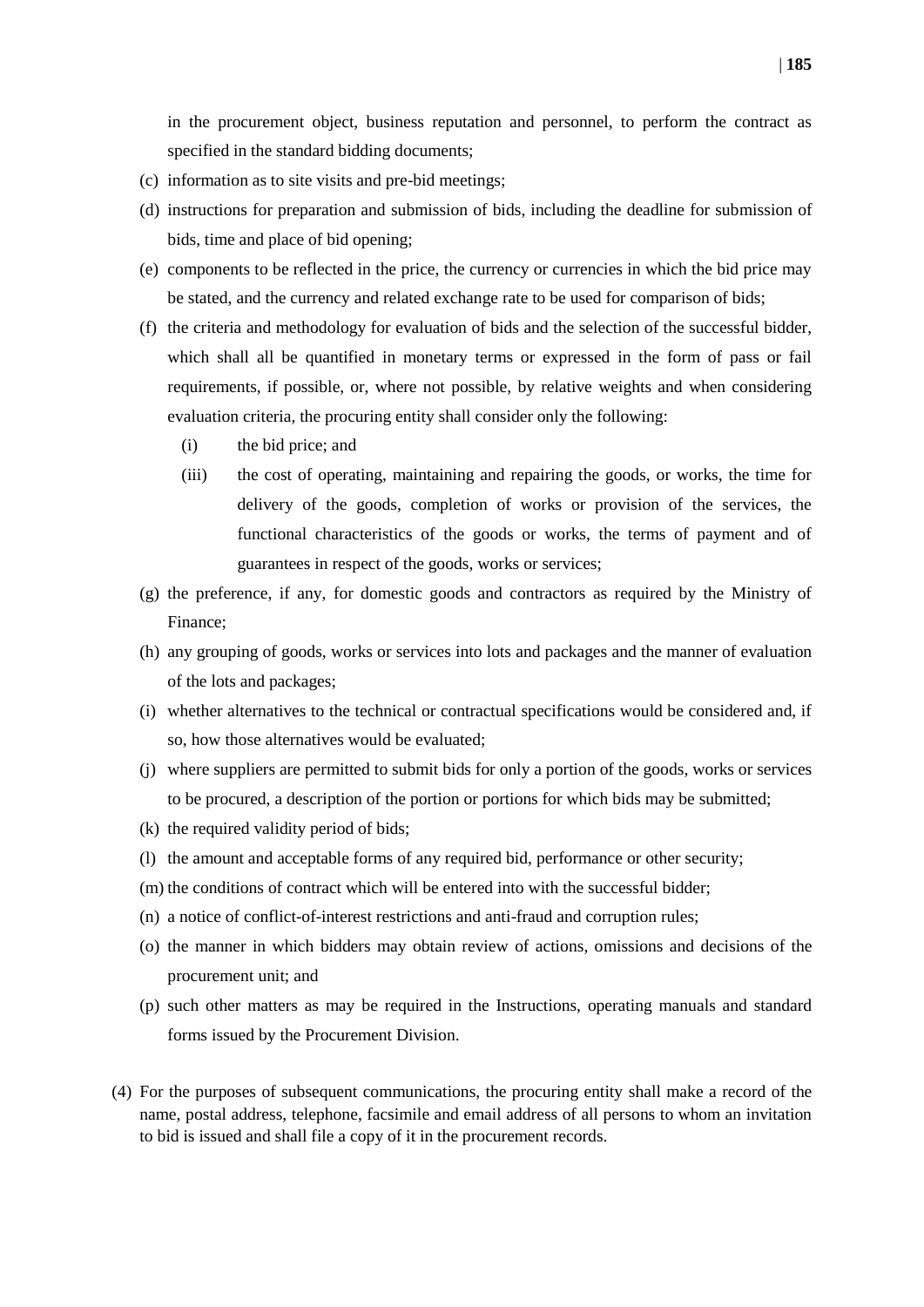#### <span id="page-21-0"></span>**K.5.5. Domestic preference**

- (1) Where so indicated in the bidding document and strictly in accordance with any instructions or schemes for domestic preference issued by the Ministry of Finance, a margin of preference may be applied to eligible bids.
- (2) Any instructions or schemes issued under Instruction 5.5(1) shall clearly state the:
	- (a) eligibility for the margin of preference, in terms of ownership, location of bidder or production facilities, origin of labour, raw material or components, extent of sub-contracting or association with local partners or any other relevant factor;
	- (b) documentation required as evidence of eligibility for the margin of preference; and
	- (c) percentage of the margin of preference and the manner in which it will be applied during the evaluation.
- (3) The percentage of preference in instructions or schemes issued by the Ministry of Finance shall be between 5% and 10%. The Procurement Division within the Ministry of Finance may review these percentages annually.

#### <span id="page-21-1"></span>**K.5.6. Cancellation of procurement proceedings or rejection of bids**

- (1) The cancellation of procurement proceedings shall be avoided where possible, but is permitted where there is written finding that:
	- (a) the procurement need has ceased to exist or changed significantly;
	- (b) insufficient funding is available for the procurement;
	- (c) there is a significant change in the required technical details, bidding conditions, conditions of contract or other details, such that the re-commencement of procurement proceedings is necessary;
	- (d) insufficient, or no responsive bids are received;
	- (e) there is evidence of collusion among bidders; or
	- (f) it is otherwise in the public interest.
- (2) If so specified in the bidding documents or in a request for proposals or a request for quotation a procuring entity, after obtaining the approval of the Head of a procuring entity, may reject all bids, proposals or quotations at any time prior to their acceptance.
- (3) Such grounds for rejection are justified when the bids, proposals or quotations submitted are not substantially responsive, or where there is evidence of lack of competition.
- (4) A procuring entity shall upon request by the bidder communicate the grounds for rejecting a bid.
- (5) A procuring entity is not liable to any bidders solely by virtue of its invoking this Instruction.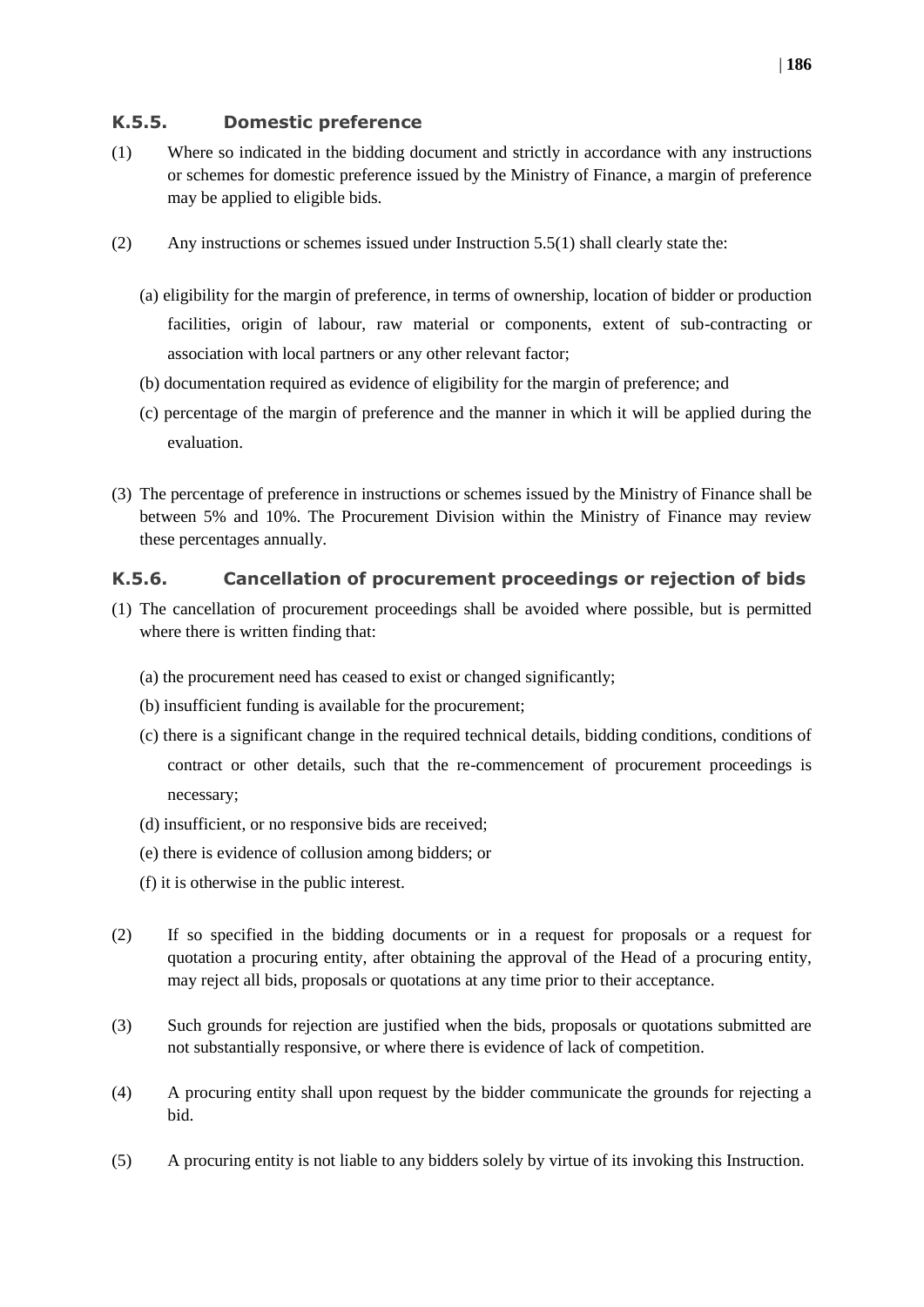- (6) Notice of the rejection shall be given promptly to all participating bidders.
- (7) If a procuring entity decides to annul the procurement proceedings before the bid submission deadline, all bids received shall be returned unopened to the bidders that submitted bids.

#### <span id="page-22-0"></span>**K.5.7. Unsuccessful procurement**

- (1) Where no responsive bids are received or procurement proceedings are otherwise unsuccessful, the procuring entity shall investigate the failed procurement proceedings and record in the procurement record the reasons why the procurement was unsuccessful and the course of action taken.
- (2) The investigation should consider all relevant issues, including whether:
	- (a) the bidding period was sufficient, considering the factors listed in Instruction 5.4(3);
	- (b) the requirements of the bidding documents and the terms and conditions of the proposed contract were clear, non-discriminatory, proportionate, reasonable and not so excessive as to deter competition;
	- (c) any invitation notice was published in an appropriate publication and on the required date;
	- (d) there was any delay in issuing the bidding documents;
	- (e) any amendments or clarifications to the bidding documents allowed sufficient time for bidders to take them into account in preparing their bids;
	- (f) there were other extraneous events or circumstances, which may have affected the ability of bidders to respond;
	- (g) the evaluation process was conducted in accordance with these Instructions and the bidding documents and whether officers responsible for the evaluation had adequate skills and resources;
	- (h) there is any suspicion of collusion between potential bidders; and
	- (i) the original choice of procurement method was appropriate.
- (3) The procuring entity shall take any appropriate action suggested by the cause or causes of failure which may include, but are not limited to:
	- (a) the use of an alternative method of procurement;
	- (b) amendments to the bidding documents, including bidding requirements, the type of contract or the terms and conditions of the proposed contract;
	- (c) alternative publication of any invitations to bid, similar notices or bidding documents; and
	- (d) the introduction of international competition.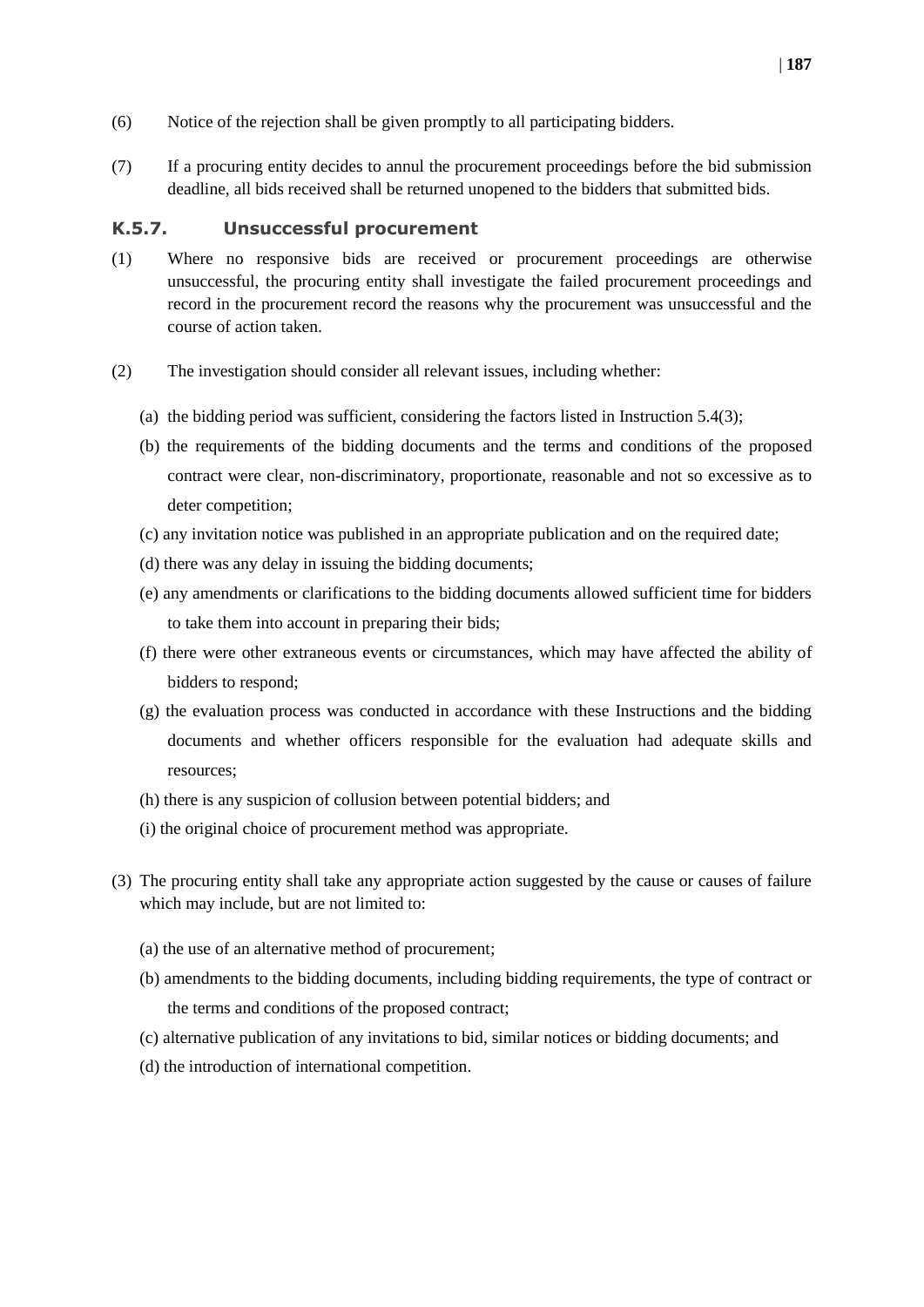#### <span id="page-23-0"></span>**K.6. BID SUBMISSION, BID OPENING AND AWARD**

#### <span id="page-23-1"></span>**K.6.1. Submission of bids**

- (1) A bid shall be submitted in written form, duly signed and in a sealed envelope at the place and time as indicated in the bidding documents.
- (2) Bids received after the deadline for submission of bids will not be accepted and shall be returned unopened.
- (3) Invitations for prequalification and bidding documents shall permit submission of applications to prequalify or bids by hand or mail or by courier at the option of the bidder.
- (4) Notwithstanding Instruction 6.1(3) and subject to any e-procurement policy of the Ministry of Finance, the bidding documents may authorise other methods of submission of bids, such as by electronic mail, as long as the confidentiality and security of bids are assured, including the prevention of the opening and reading of bids by anyone until the opening of bids at the time set in accordance with Instruction 6.4.
- (5) Bids shall remain valid for the period of time indicated in the bidding documents and withdrawal of a bid during the bid validity period will result in forfeiture of the bid security.
- (6) The validity period of a bid may be deemed extended only on the basis of the agreement of the bidder concerned and a bidder that agrees to an extension of the validity period of its bid shall also obtain a corresponding extension of the bid security, where a security was required.

#### <span id="page-23-2"></span>**K.6.2. Bid security**

- (1) Subject to Instruction 6.2(2), a procuring entity may require bid securities, when appropriate, in order to deter irresponsible bids and encourage bidders to fulfil the conditions of their bids.
- (2) A procuring entity shall require a bid security for any contract valued at least \$500,000 tala.
- (3) If a procuring entity requires a bid security under Instruction  $6.2(1)$ , the bidding documents shall state that requirement for a bid security.
- (4) The value of any required bid security shall be expressed as a fixed amount, which shall be between 1% and 2% of the estimated value of the contract.
- (5) In determining the amount of bid security required, the procuring entity shall take into account the following:
	- (a) the cost to bidders of obtaining a bid security;
	- (b) the estimated value of the contract;
	- (c) the risk of bidders failing to fulfil the conditions of their bids. The bid security shall be high enough to deter irresponsible bids, but not so high as to discourage competition.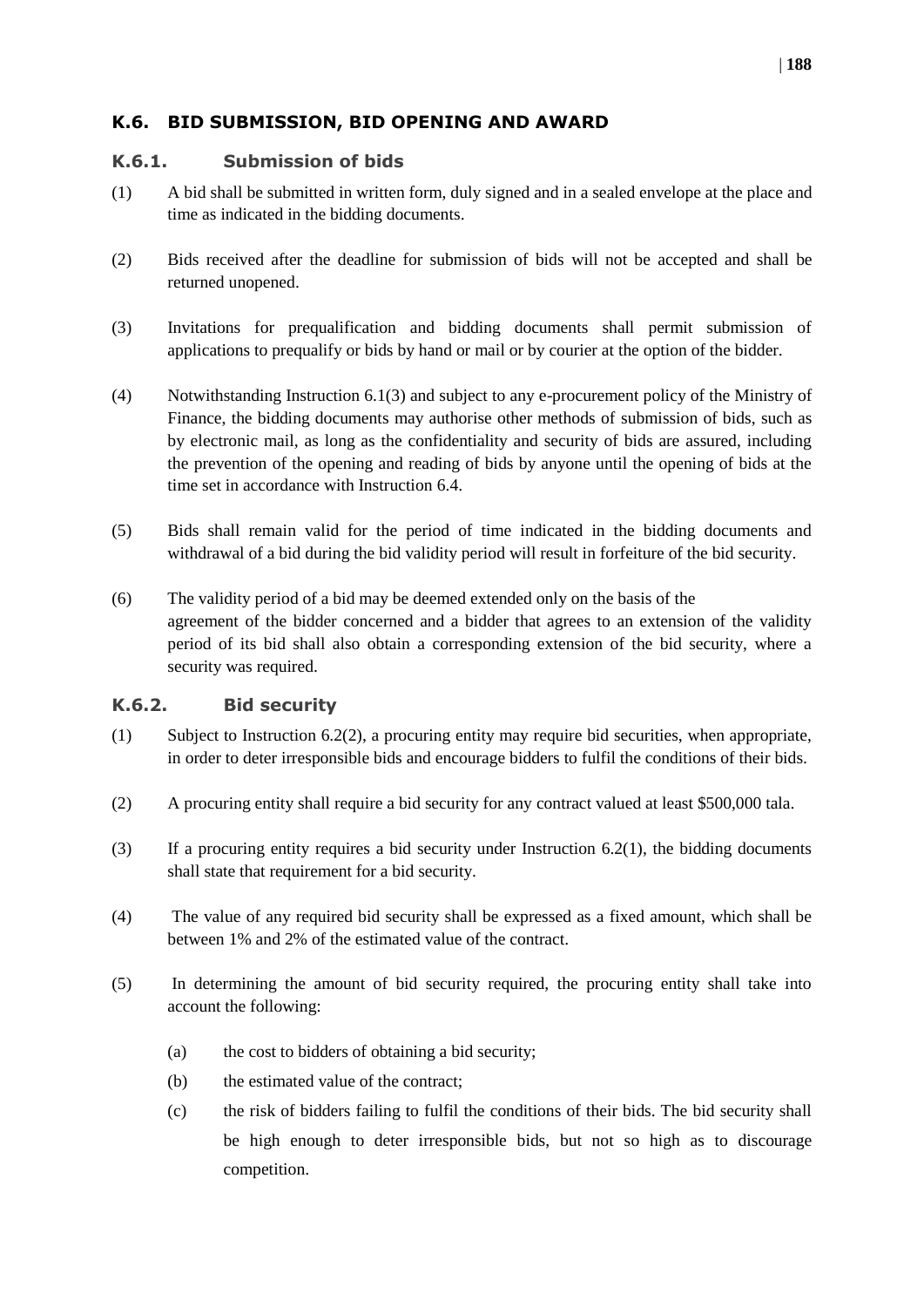- (6) The bidding documents shall state that bid securities shall be:
	- (a) in accordance with the format and wording provided in the bidding document;
	- (b) in a form acceptable to the procuring entity, which may be:
		- (i) a certified Bank cheque;
		- (ii) a bank guarantee; or
		- (iii) any alternative form acceptable to the procuring entity, including any forms permitted under schemes issued by the Ministry of Finance to facilitate access to securities by small enterprises; and
	- (c) valid for the period specified in the bidding document, which shall normally be 28 days beyond the expiry of the bid validity period.
- (7) A bid security may be forfeited by the procuring entity only in the event of:
	- (a) a modification or withdrawal of a bid after the deadline for submission of bids and during its period of validity;
	- (b) refusal by a bidder to accept a correction of an arithmetical error appearing on the face of the bid;
	- (c) failure by the successful bidder to sign a contract in accordance with the terms specified in the bidding documents; or
	- (d) failure by the successful bidder to provide a security for the performance of the contract if required to do so by the bidding documents.
- (8) The procuring entity shall release bid securities promptly to unsuccessful bidders upon expiry of the term of the security or formation of a contract with the successful bidder and submission of any required performance security, whichever is earlier.
- (9) The bid security of the successful bidder shall not be released, until any required performance security has been received.

#### <span id="page-24-0"></span>**K.6.3. Amendment or withdrawal of bid**

- (1) A bidder may amend or withdraw a bid by submitting a notice of amendment or withdrawal to the procuring entity not later than the date and time for the close of submission of bids.
- (2) The notice of amendment or withdrawal shall be submitted in an envelope identifying the invitation to bid and clearly labelled "Amendment of Bid or Proposal" or "Withdrawal of Bid or Proposal" and shall comply with any additional directions, if any, in the invitation to bid.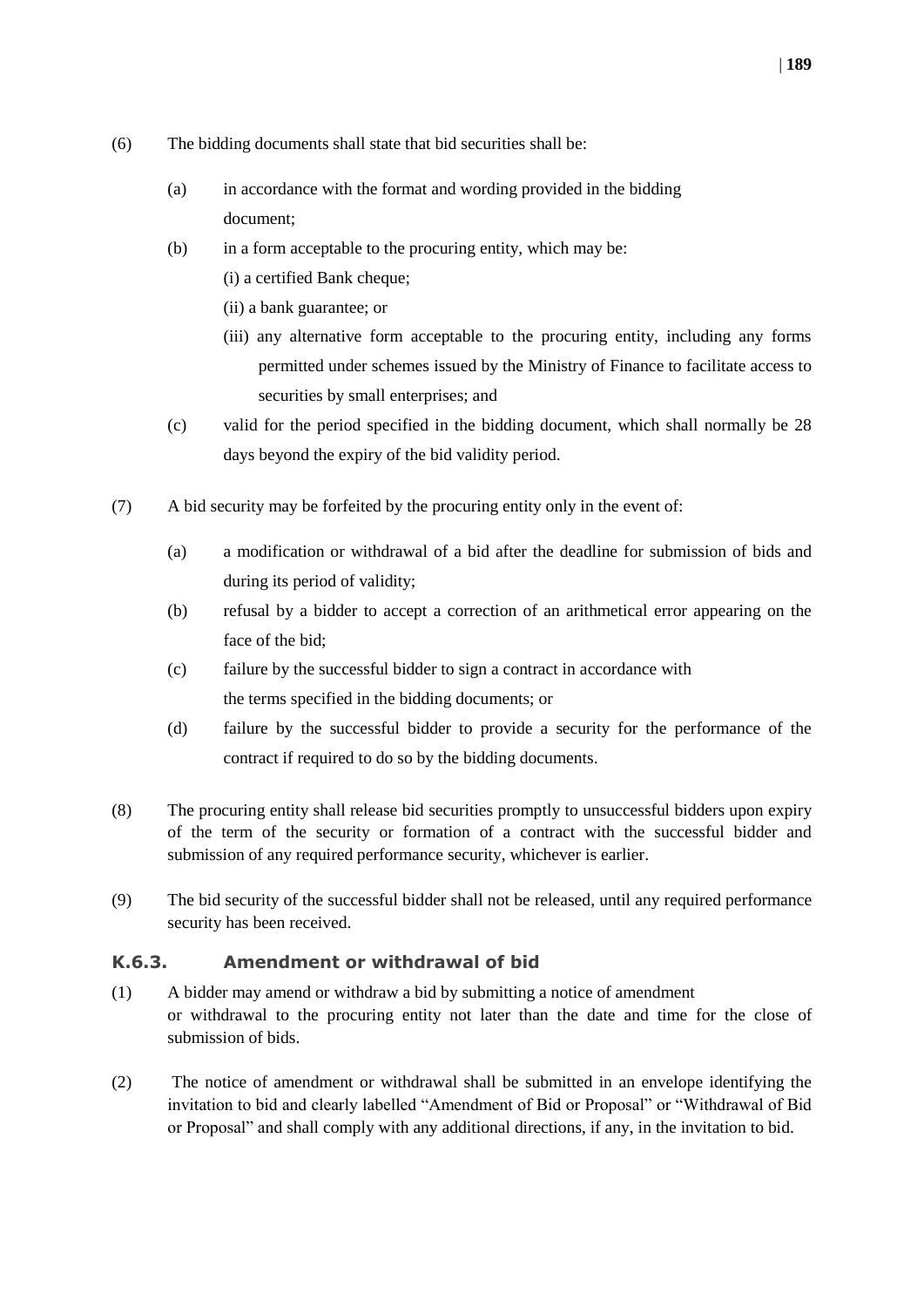#### <span id="page-25-0"></span>**K.6.4. Bid opening**

- (1) Bids shall be opened in public at the time and place indicated in the bidding documents, and the time of bid opening shall coincide with the deadline for submission of bids, or follow immediately thereafter, allowing a minimum time interval for logistical reasons.
- (2) Bidders or their representatives may attend the bid opening, where the name of the bidder, the total amount of each bid, any discounts or alternatives offered, and the presence or absence of any bid security, if required, and essential supporting documents shall be read out loud and recorded.
- (3) A copy of the record shall be made available to any bidder on request.
- (4) No decision regarding the disqualification or rejection of any bid shall be taken or announced in the bid opening session.
- (5) Following opening of the bids and until the preliminary decision on award has been notified to the successful bidder, a bidder shall not make any unsolicited communication to the procurement entity or try in any way to influence the procuring entity's examination and evaluation of the bids.

#### <span id="page-25-1"></span>**K.6.5. Confidentiality**

Notwithstanding any law to the contrary, information relating to the content of prequalification applications, bids or to the examination, clarification, evaluation and comparison of bids shall not before the award decision is final be disclosed to suppliers or contractors or to any other person not involved officially in the examination, evaluation or comparison of bids or in the decision on which bid should be accepted.

#### <span id="page-25-2"></span>**K.6.6. Examination and evaluation of bids**

- (1) Following the opening of bids, the Bid Evaluation Committee appointed under Instruction 2.4 shall first examine the bids in order to determine whether the bids are complete, signed, whether required documents to establish legal validity and required bid security have been furnished and whether bids are substantially responsive to the technical specification and contract conditions specified in the bidding documents.
- (2) Bids which are not complete, not signed, not accompanied by a bid security in the required form, where one is required, or not accompanied by essential supporting documents such as business registration certificates and business licences, or are substantially non-responsive to the technical specifications or contract conditions or other critical requirements in the bidding documents, shall be rejected and excluded from further evaluation and comparison.
- (3) In selective bidding, a bid received from any entity other than the prequalified bidders shall be rejected and excluded.
- (4) Bids not excluded from consideration under Instructions 6.6(2) and (3), shall be evaluated in accordance with the criteria and methodology stated in the bidding documents.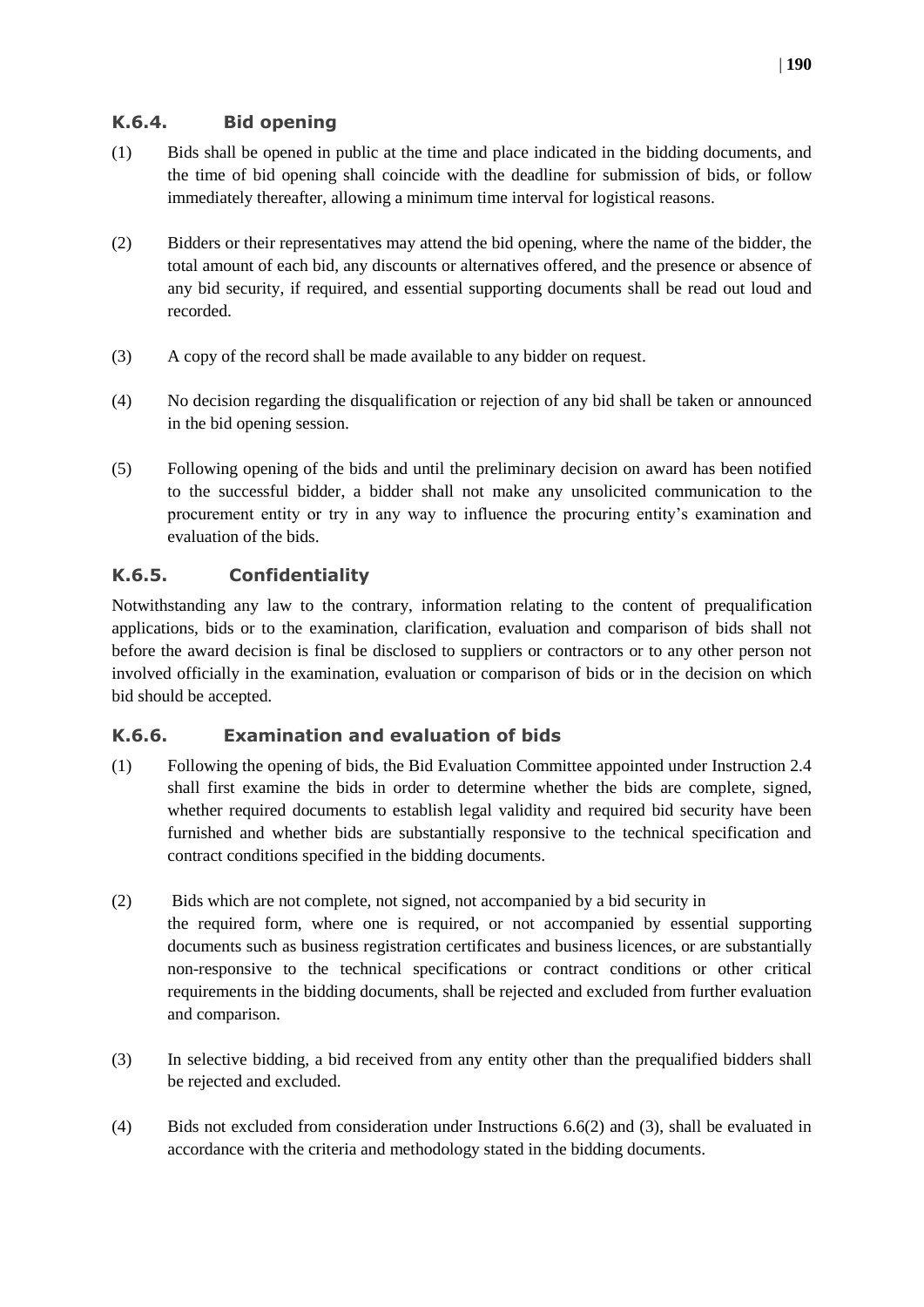- (5) The Bid Evaluation Committee may seek clarification in writing from any bidder to facilitate evaluation but shall neither ask nor permit any bidder to change the price or any other aspect of the bid and if a bidder amends its bid in any manner, such bid shall be rejected and its bid security forfeited.
- (6) In carrying out the evaluation, if there are minor deviations in any bid which did not merit rejection of the bid at the earlier stage, the cost of such minor deviation shall be ascertained, if possible, and the evaluated cost of such a bid shall then be compared to those of other bids to determine the lowest evaluated bid.
- (7) In selective bidding, the qualifications of the lowest evaluated bidder shall be verified again to take account of any change since the original prequalification.
- (8) In methods other than selective bidding, the qualifications of the lowest evaluated substantially responsive bidder shall be checked against the criteria specified in the bidding documents, if that bid fails, the same check shall be applied to the next ranked bid.

#### <span id="page-26-0"></span>**K.6.7. Prohibition of negotiation**

- (1) Except as provided in Instruction 6.7(2)(b), there shall be no negotiation between the procuring entity and a supplier or contractor with respect to a bid submitted by the supplier or contractor.
- (2) If the lowest evaluated responsive bid exceeds the budget for the contract by a substantial margin, the Bid Evaluation Committee shall investigate the causes for the excessive cost and may:
	- (a) consider requesting new bids; or
	- (b) subject to approval by the Tenders Board or Head of the procuring entity, depending on the thresholds in Instruction 1.3, negotiate a contract with the lowest evaluated bidder to try to obtain a satisfactory contract through a reduction in the scope which can be reflected in a reduction of the contract price.

#### <span id="page-26-1"></span>**K.6.8. Contract award**

- (1) The contract shall be awarded to the bidder having submitted the lowest evaluated and substantially responsive bid which meets only those evaluation criteria as specified in the bidding documents.
- (2) Prior to the expiry of the period of bid validity, the procuring entity shall notify the successful bidder of the proposed award, which shall specify the time within which the contract shall be signed, subject to any intervening complaints filed in accordance with Instruction 9.
- (3) In the case of contracts awarded by way of competitive bidding and in the case of any contract with a value in excess of the thresholds in Instruction 1.3, notice shall be given to the other bidders, specifying the name and address of the proposed successful bidder and the price of the contract, but the contract shall not be signed until at least 14 days have passed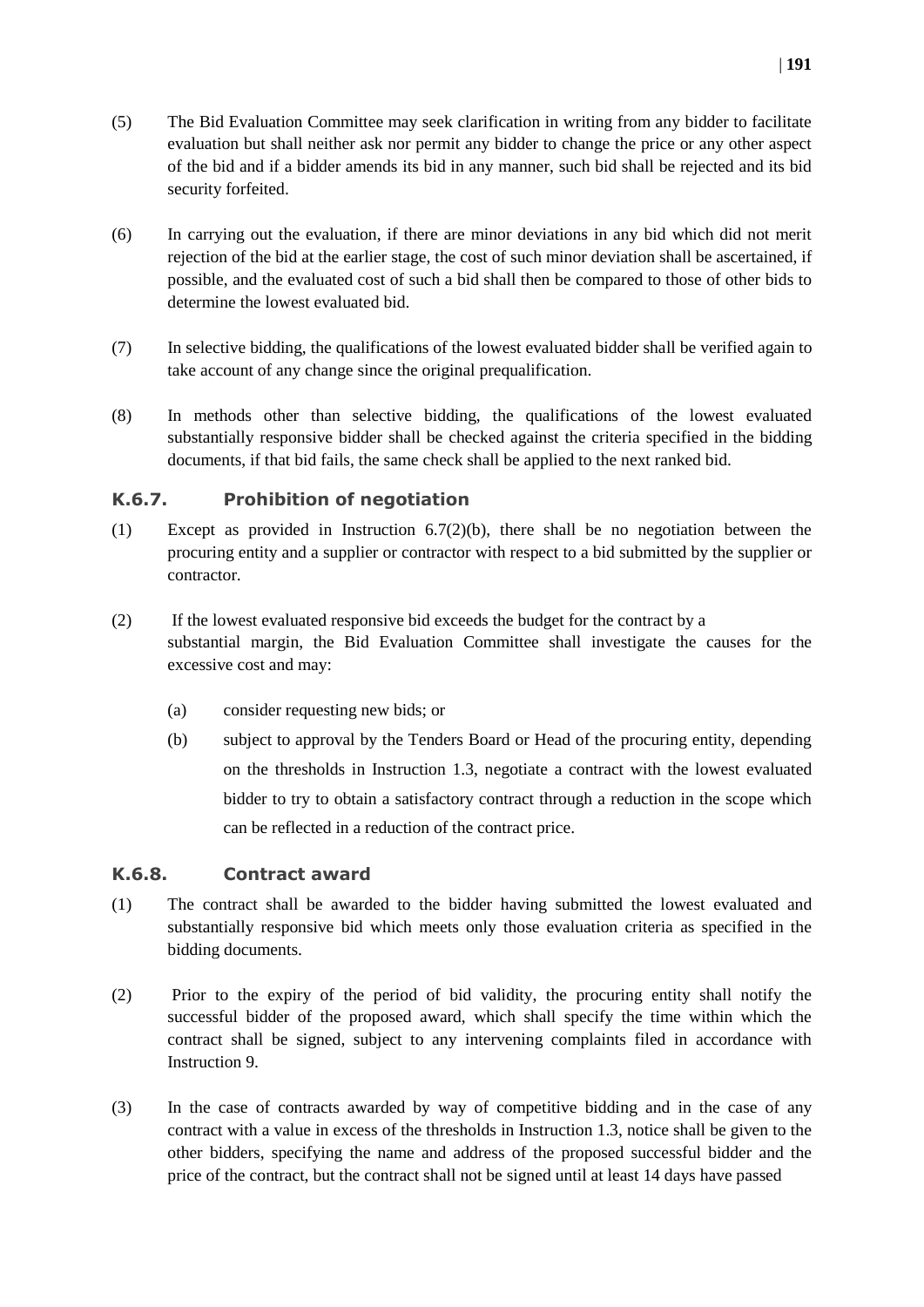following the giving of that notice.

- (4) If the bidder whose bid has been accepted fails to sign a written contract, when required to do so, or fails to provide any required security for the performance of the contract within the time limit specified in Instruction 6.8 (2), the procuring entity shall accept the next ranked bidder from among the remaining bids that are in force, but in selecting the next ranked bidder, the procuring entity shall comply with the provisions of this Instruction, as well as with the notice requirements provided in Instruction 6.8 (3).
- (5) Contracts shall be signed by the appropriate authority specified in Instruction 1.3, and shall come into effect as stated in the Contract Agreement.
- (6) For the elimination of doubt, a contract is not considered 'awarded' to a successful bidder until the written contract is executed between the procuring entity and the successful bidder.

#### <span id="page-27-0"></span>**K.6.9. Performance security**

- (1) A procuring entity may request a performance security, where applicable, to secure the contractor's obligation to fulfil the contract and any requirement for a performance security shall be specified in the bidding documents and contract.
- (2) The value of any required performance security may be expressed either as a fixed amount or as a percentage of the contract value and shall be not less than 5% and no more than 10% of the contract value.
- (3) In determining the amount of performance security required, the procuring entity shall take into account the cost to the contractor of obtaining a performance security, the value of the contract, the risk of a contractor failing to fulfil his contractual obligations and the extent of protection offered to the procuring entity through alternative means, such as payment retentions.
- (4) Where appropriate, the value of the performance security may be progressively reduced, in line with the contractor's progress in delivering or completing the goods, works or services to which the security relates.
- (5) The bidding documents and contract shall state that the performance security shall be:
	- (a) in accordance with the format and wording provided in the bidding document;
	- (b) in a form acceptable to the procuring entity;
	- (c) from an institution acceptable to the procuring entity, where the security is issued by a financial institution; and
	- (d) valid for the period specified in the contract.
- (6) The conditions for forfeiture of the performance security shall be specified in the contract.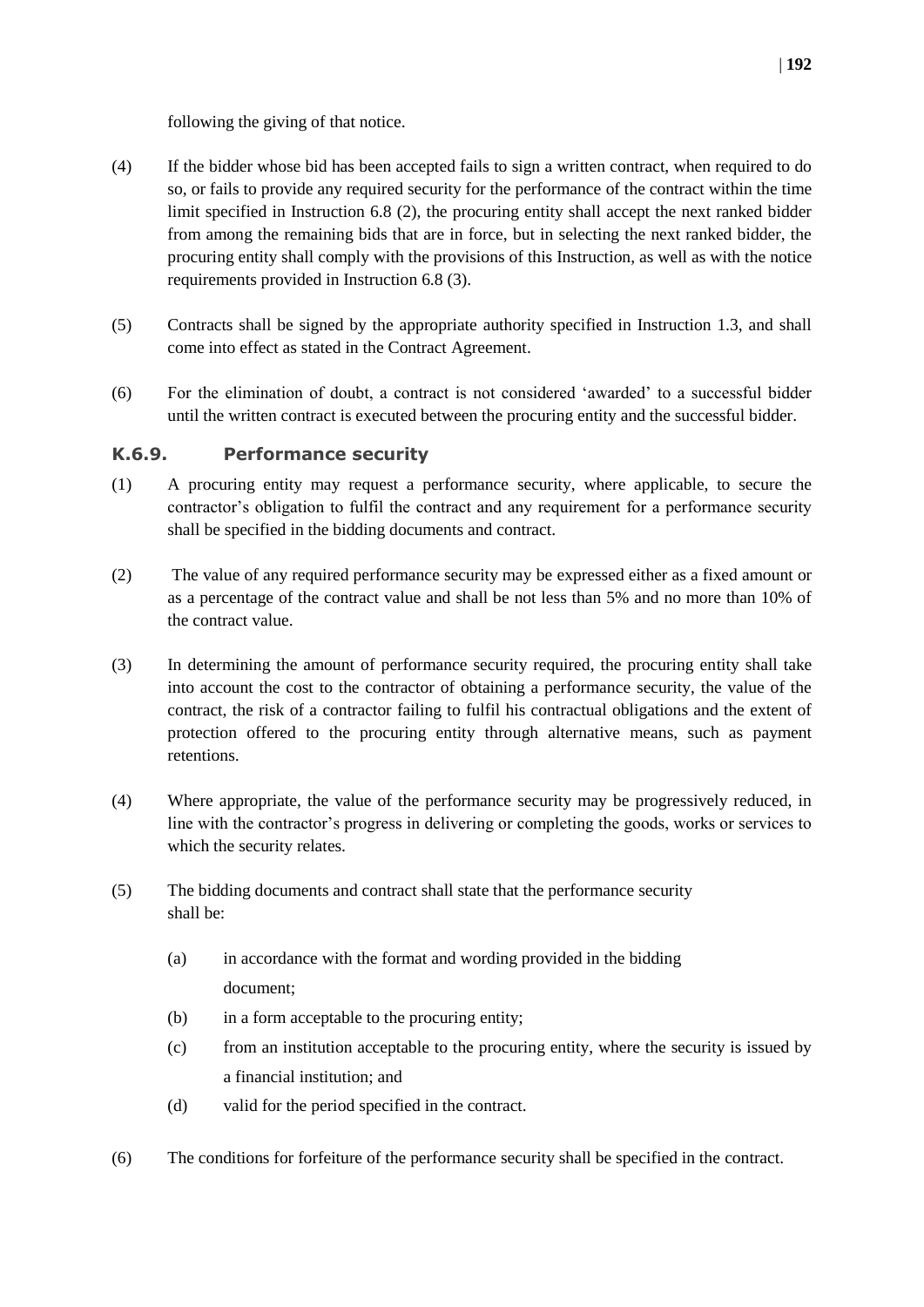(7) The procuring entity shall release the performance security promptly to the contractor upon completion of all the contractor's contractual obligations which are subject to the security or termination of the contract for a reason that is not attributable to any fault of the contractor.

#### <span id="page-28-0"></span>**K.7. PROCUREMENT OF CONSULTANCY SERVICES**

#### <span id="page-28-1"></span>**K.7.1. Request for proposals method**

- (1) The request for proposals method shall be used for the procurement of intellectual and professional services.
- (2) For procuring the services of a consultant, the procuring entity shall prepare a shortlist of 3 to 6 consulting firms after undertaking an evaluation, to the greatest extent feasible, comprising consultants of the same category, and similar capacity and business objectives, to which it shall provide the request for proposals for services, and the short-list shall be established from among those who have capacity to perform the required services, as demonstrated in their submissions.
- (3) When the estimated value of the procurement exceeds the threshold specified in Instruction 1.3, in order to establish the short-list, the procuring entity shall seek expressions of interest by publishing a notice in a local or international newspaper of wide circulation, and where appropriate, the notice may also be published in a relevant trade publication or technical or professional journal.
- (4) For assignments of a value lower than the threshold specified in Instruction 1.3, the short-list may be established from market knowledge or other sources of information.
- (5) The request for proposals shall provide shortlisted bidders with the information necessary to enable them to participate in the procurement proceedings and to submit proposals that are responsive to the needs of the procuring entity including, in particular the:
	- (a) name and address of the procuring entity;
	- (b) nature, time frame and location of the services to be provided, terms of reference, required tasks and outputs;
	- (c) criteria to be used in evaluating and comparing proposals, and their relative weights as compared to price;
	- (d) contractual terms of the procurement, and the manner of entry into force of the contract;
	- (e) instructions for preparation and submission of proposals, and the place and deadline for submission of proposals;
	- (f) final selection procedures to be applied;
	- (g) notice of conflict-of-interest restrictions and anti-fraud and anticorruption rules, including the grounds for potential debarment from future participation in procurement of goods, services or works that may result from the assignment under consideration; and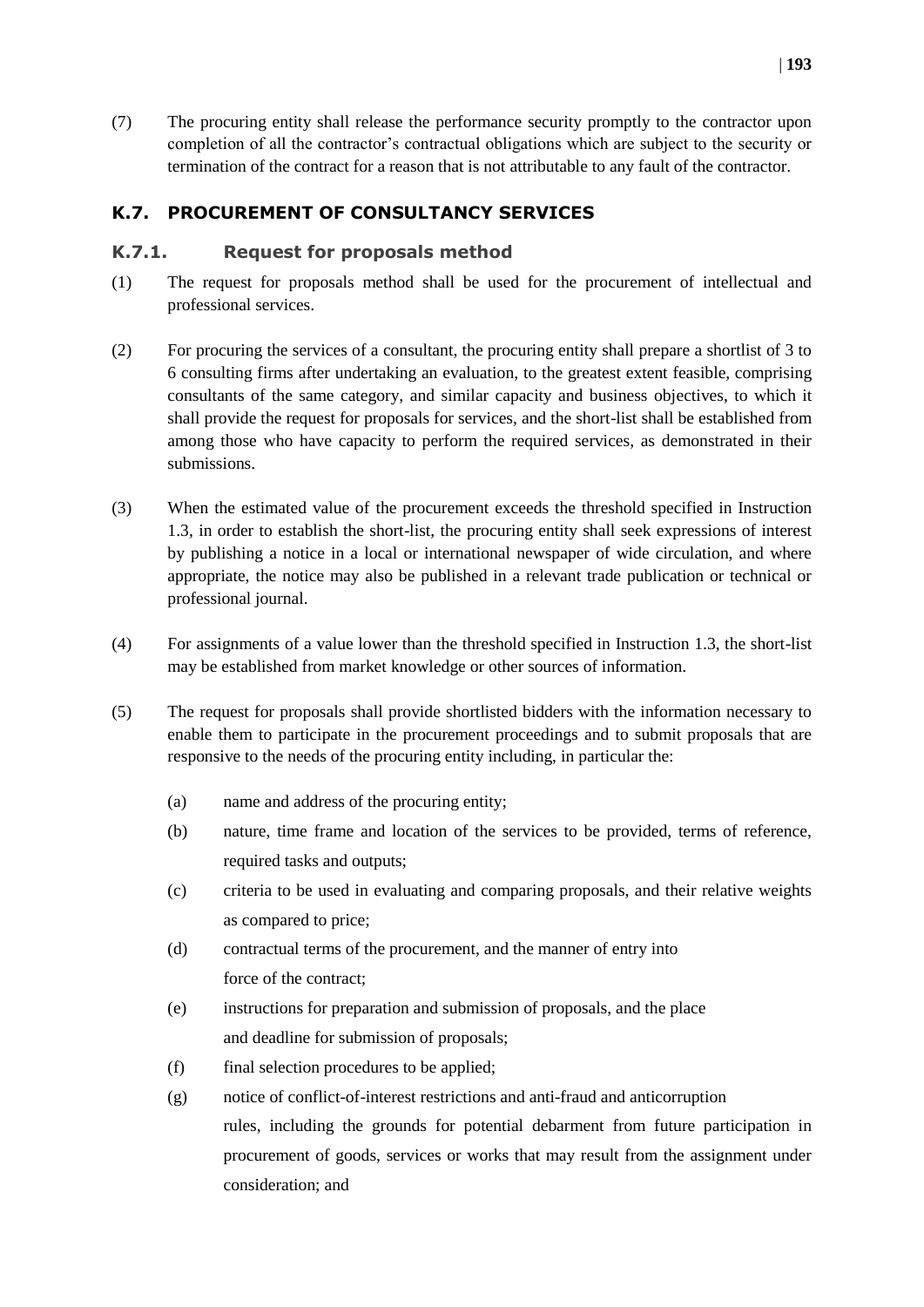- (h) such matters as may specified in the standard bidding documents issued by the Ministry of Finance.
- (6) The price of a proposal shall be considered by the procuring entity only after completion of the technical evaluation.

#### <span id="page-29-0"></span>**K.7.2. Methods of selection and conditions for use**

- (1) The preferred methods of selection shall be:
	- (a) **Quality and cost based selection (QCBS):** This method uses a competitive process among short listed consultants that takes into account the quality of the proposal and the cost of the services in the selection of the successful consultant; or
	- (b) **Fixed Budget Selection (FBS):** This method shall be used when the assignment is simple and can be precisely defined, and when the budget is fixed; or
	- (c) **Quality Based Selection (QBS):** This method shall be used only to evaluate the quality of the technical proposals and negotiate the financial proposal as well as the contract with the consultant who submitted the highest ranking technical proposal. QBS can only be used for:
		- (i) complex and highly specialized assignment for which it is difficult to define precisely the terms of reference and the required input from the consultants, and for which innovation is to be demonstrated in the proposals;
		- (ii) assignments that have a high downstream impact and in which high quality of the services is deemed essential to the outcome of the project; and
		- (iii) assignments that can be carried out in substantially different ways, such that proposals be difficult to compare.
	- (d) **Least cost selection (LCS):** This method is appropriate for assignments of a standard or routine nature (financial audits, architectural and engineering design for noncomplex works, etc.) where well established practices and standards exist, and in which the contract amount is small.
- (2) The following methods shall only be used with the prior approval of the Tenders Board or the Head of a procuring entity depending on the thresholds in Instruction 1.3:
	- (a) **Selection amongst community service organisations (CSO):** This method may be used where involvement and knowledge of community needs, local issues, and community participation are paramount in the preparation, implementation and operation of community development projects;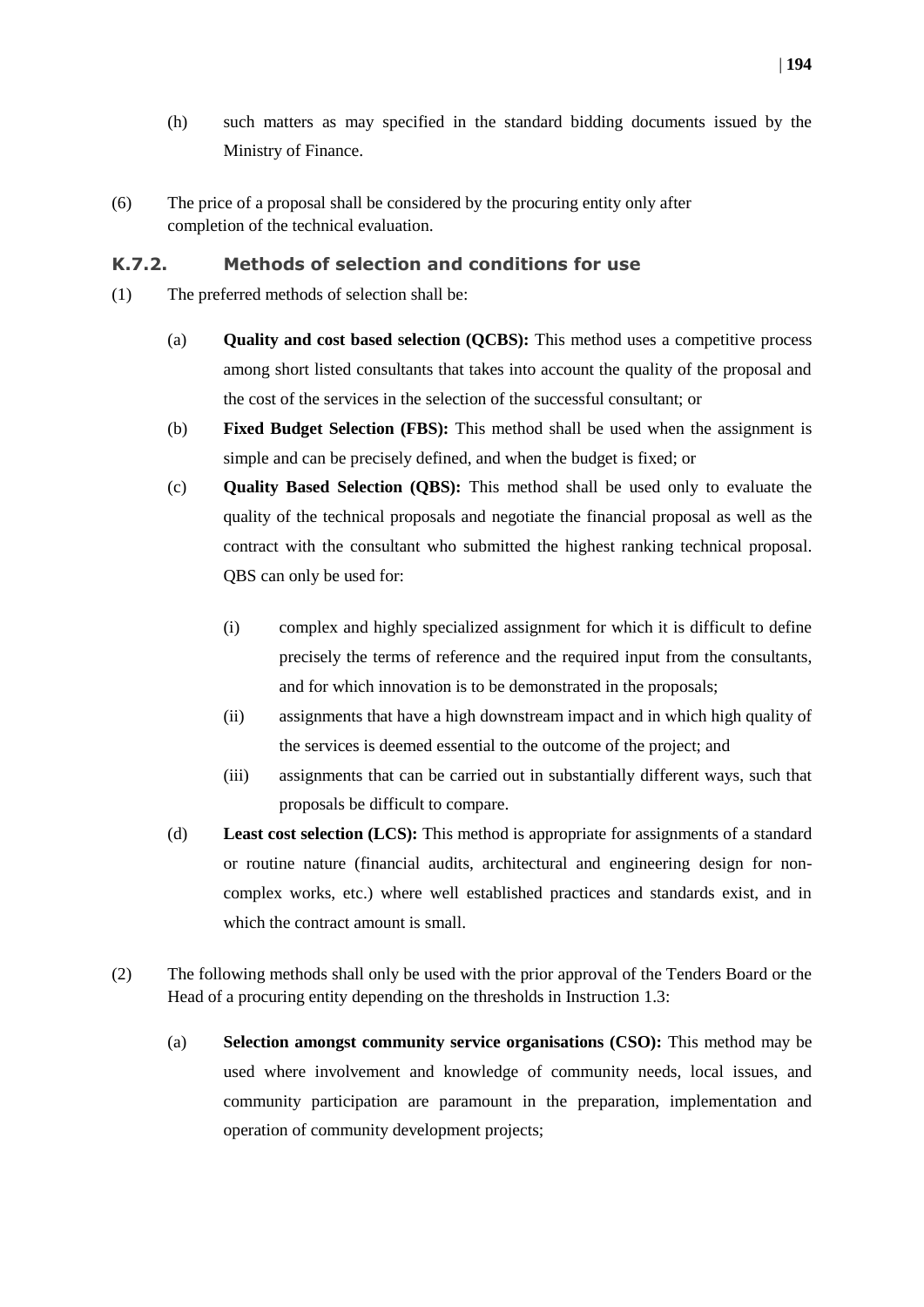- (b) **Single source selection (SSS):** This method does not provide the benefits of competition and shall be used only in exceptional cases, such as:
	- (i) for tasks as continuation of previous completed assignment that was awarded following a competitive procurement process;
	- (ii) where a rapid selection is essential (as in emergency);
	- (iii) for very small assignments and are for emergency situations;
	- (iv) when only one consultant is qualified or has experience of exceptional worth for the assignment; or
	- (v) owing to a catastrophic event there is an emergent need of the services.
- (c) **Selection of individual consultants (SIC):** This method shall be used when:
	- (i) the qualification and experience of the individual are the paramount requirement;
	- (ii) teams of personnel are not required; and
	- (iii) no outside professional support is required.

#### <span id="page-30-0"></span>**K.8. TRANSPARENCY AND INTEGRITY**

#### <span id="page-30-1"></span>**K.8.1. Bidder debriefing**

- (1) A procuring entity shall, upon request of the bidder, communicate promptly to a bidder the reason for the rejection of its application to pre-qualify, or of its bid.
- (2) Any debriefing shall be provided in writing, within a reasonable period of time of the receipt of the request.
- (3) The debriefing shall state at which stage of the evaluation the bid was rejected, provide brief details of any material deviation, reservation or omission leading to rejection of the bid or state that a bid was substantially responsive, but failed to offer the lowest evaluated price or highest score, as required.
- (4) The debriefing shall not provide details of any other bids, other than information that is publicly available from bid openings or published notices.

#### <span id="page-30-2"></span>**K.8.2. Contract award**

The procuring entity shall promptly publish, and in any event within 1 month from award, a notice of all procurement contract awards in the same manner as for procurement notices under Instruction 5.2.

#### <span id="page-30-3"></span>**K.8.3. Prompt payment**

A procuring entity shall ensure prompt payment of suppliers' invoices. At a minimum, invoices shall be paid at the time or times specified in the contract or earlier if possible.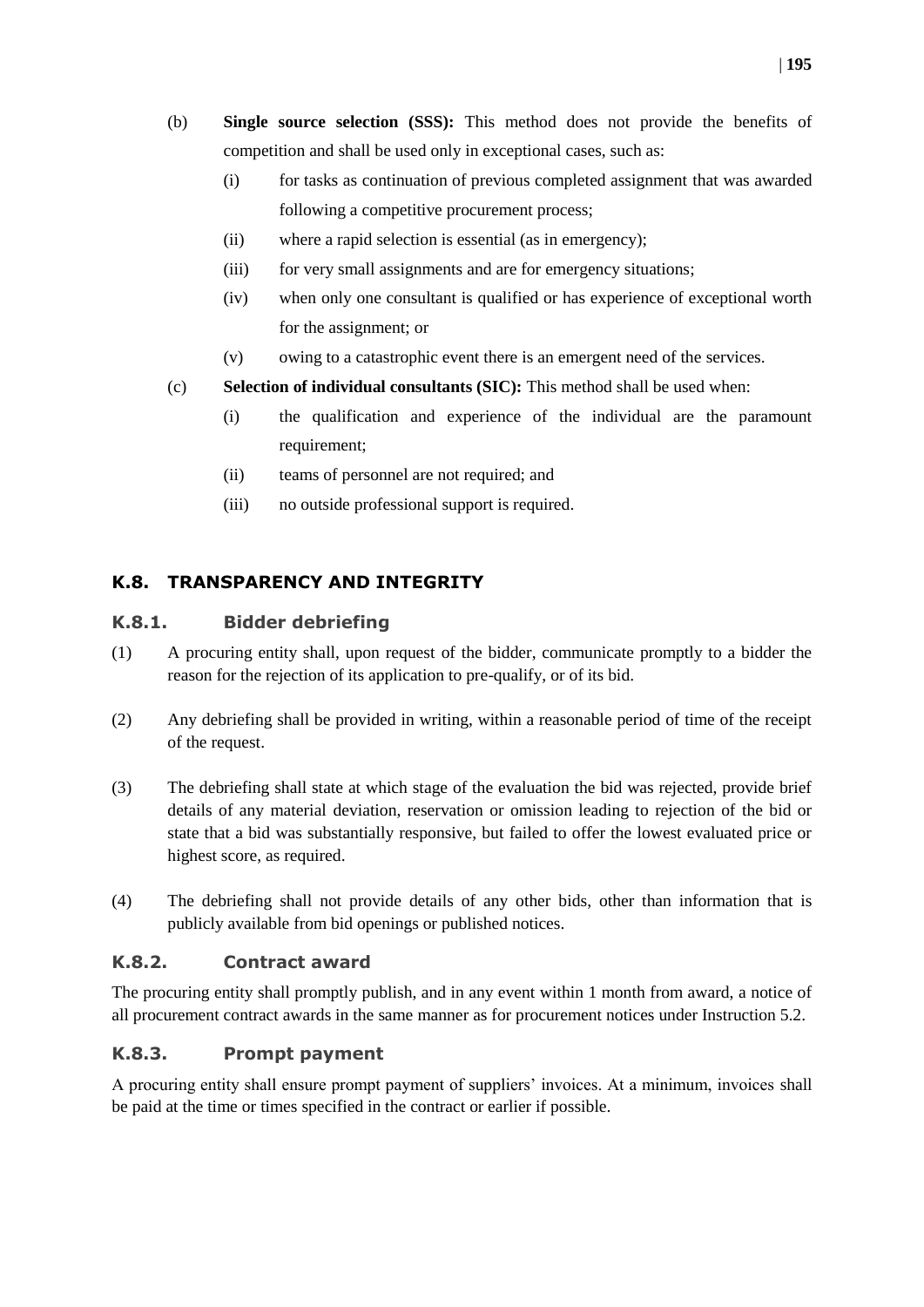#### <span id="page-31-0"></span>**K.8.4. Records and reports of procurement activities**

- (1) The procuring entity shall maintain an individual record for each procurement requirement, which shall be marked with the relevant procurement reference number.
- (2) The record shall contain the originals and copies, where appropriate, of all information, documents and communications related to that procurement proceeding and shall also include at least the following:
	- (a) a description of the object of the procurement;
	- (b) a list of the participating bidders and their qualifications;
	- (c) bid prices;
	- (d) a summary of the evaluation of bids;
	- (e) summary of any review proceedings, and the related decisions;
	- (f) any requests for clarifications and any responses to the requests;
	- (g) a statement of the reason for choice of a procurement method other than competitive bidding or request for proposals; and
	- (h) any other information required to be recorded under these Instructions.
- (3) The record shall be prepared and disclosed in a manner that avoids disclosure of proprietary commercial information.
- (4) The record shall, on request, be made available to any person after a bid has been accepted, unless any portion of the record is required to be disclosed earlier pursuant to law, or by order of a competent court or a duly appointed arbitrator.
- (5) Procurement records shall be kept for a minimum period of 7 years following completion or termination of the contract or cancellation of the procurement proceedings.
- (6) Procuring entities shall submit report summaries on their procurement activities to the Ministry of Finance.

#### <span id="page-31-1"></span>**K.8.5. Conduct of procurement officers**

An officer responsible for any aspect of the procurement of a procuring entity, including the requisitioning, planning, preparing and conducting procurement proceedings and administering the implementation of procurement contracts, shall, as a procurement officer:

- (a) ensure that each decision is based on adequate information in light of the circumstances, and is made in good faith, for a proper purpose in accordance with these Instructions and in the best interest of the Government;
- (b) assure fair competitive access by contractors to procurement proceedings and contract awards;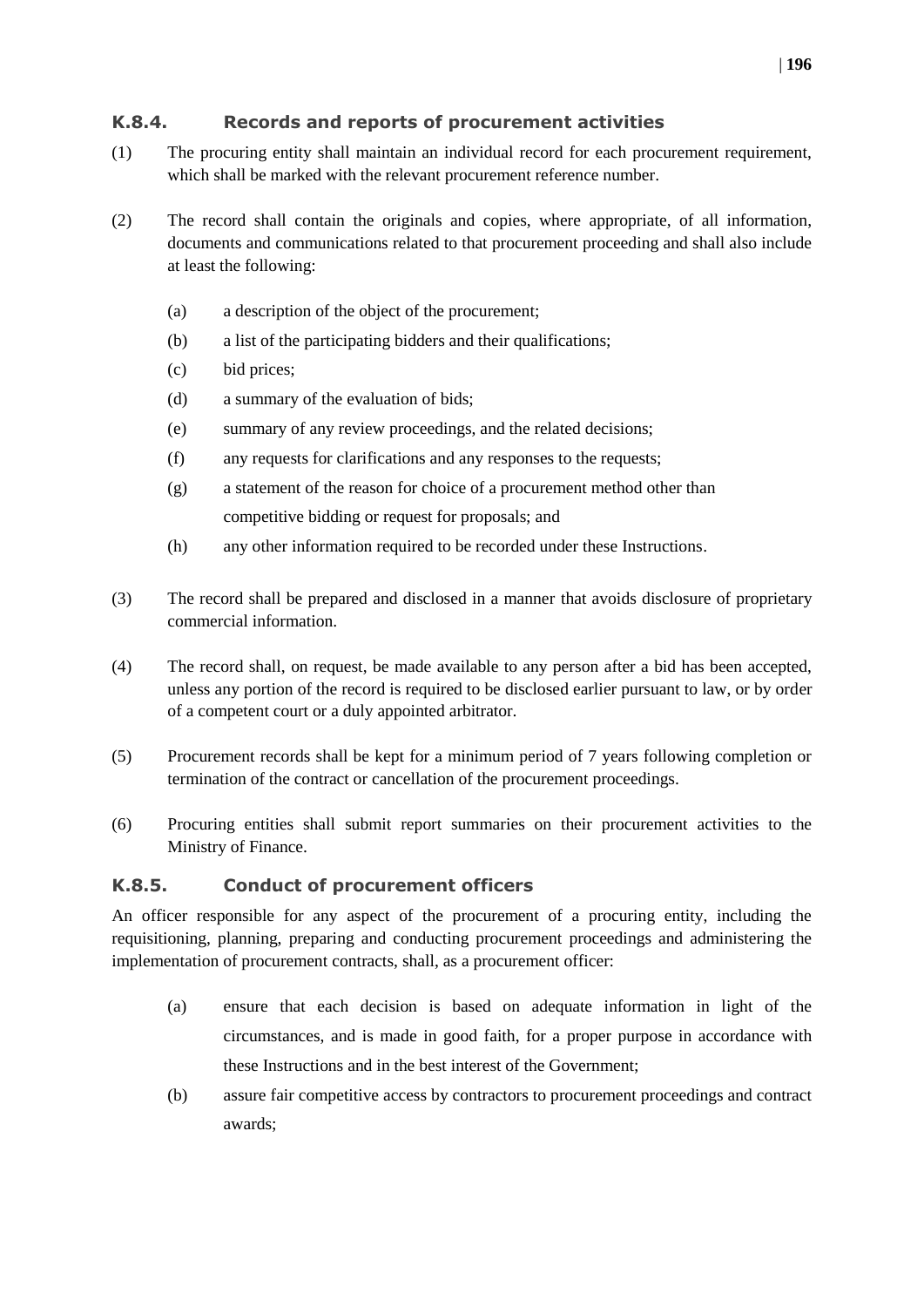- (c) avoid circumstances in which he or she might personally benefit from a decision, either directly or indirectly through family and associates, from his or her official actions or that would give the appearance of the same;
- (d) not commit corrupt or fraudulent acts, such as the solicitation or acceptance of bribes; or
- (e) not reveal confidential information received in connection with procurement proceedings and bids, including bidders' proprietary information.

#### <span id="page-32-0"></span>**K.8.6. Misconduct by procurement officers**

A breach by an officer involved in procurement of any of these Instructions is deemed to be a misconduct, which shall be dealt with:

- (a) for an officer in a Ministry  $-$  under the Public Service Act 2004, with relevant amendments; or
- (b) for an officer in a public body  $-$  under the provisions of the relevant public body's empowering legislation, where applicable, or in accordance with the public body's human resource policy and/or disciplinary procedure.

#### <span id="page-32-1"></span>**K.8.7. Suspensions and debarments**

- (1) This Instruction shall not come into force until such time as the Procurement Suspensions and Debarments Procedure has been endorsed by the Tenders Board and approved by Cabinet.
- (2) Any person wishing to respond or a bidder responding to an Invitation to Bid under Instruction 5.1, or who is found to have committed an offence listed under Instruction 4.6(5) or during the submission of a bid in accordance with these Instructions, may be suspended or debarred from future procurement opportunities invited under these Instructions.
- (3) After reasonable notice is given to the bidder involved, and a reasonable opportunity has been given to such bidder to be heard, the Tenders Board may, for cause, suspend or debar a person for a term and in accordance with the procedure provided for in the Procurement Suspensions and Debarments Procedure.
- (4) A person or a bidder may be suspended or debarred for any of the following:
	- (a) conviction for an offence involving dishonesty, obstruction of justice or a lack of honesty or business integrity;
	- (b) conviction for an offence involving corruption;
	- (c) conviction for engaging in anti-competitive practices, whether or not involving collusion; or
	- (d) deliberate neglect or failure without good cause to perform a contract in accordance with its terms, if so serious in nature as to justify suspension or debarment.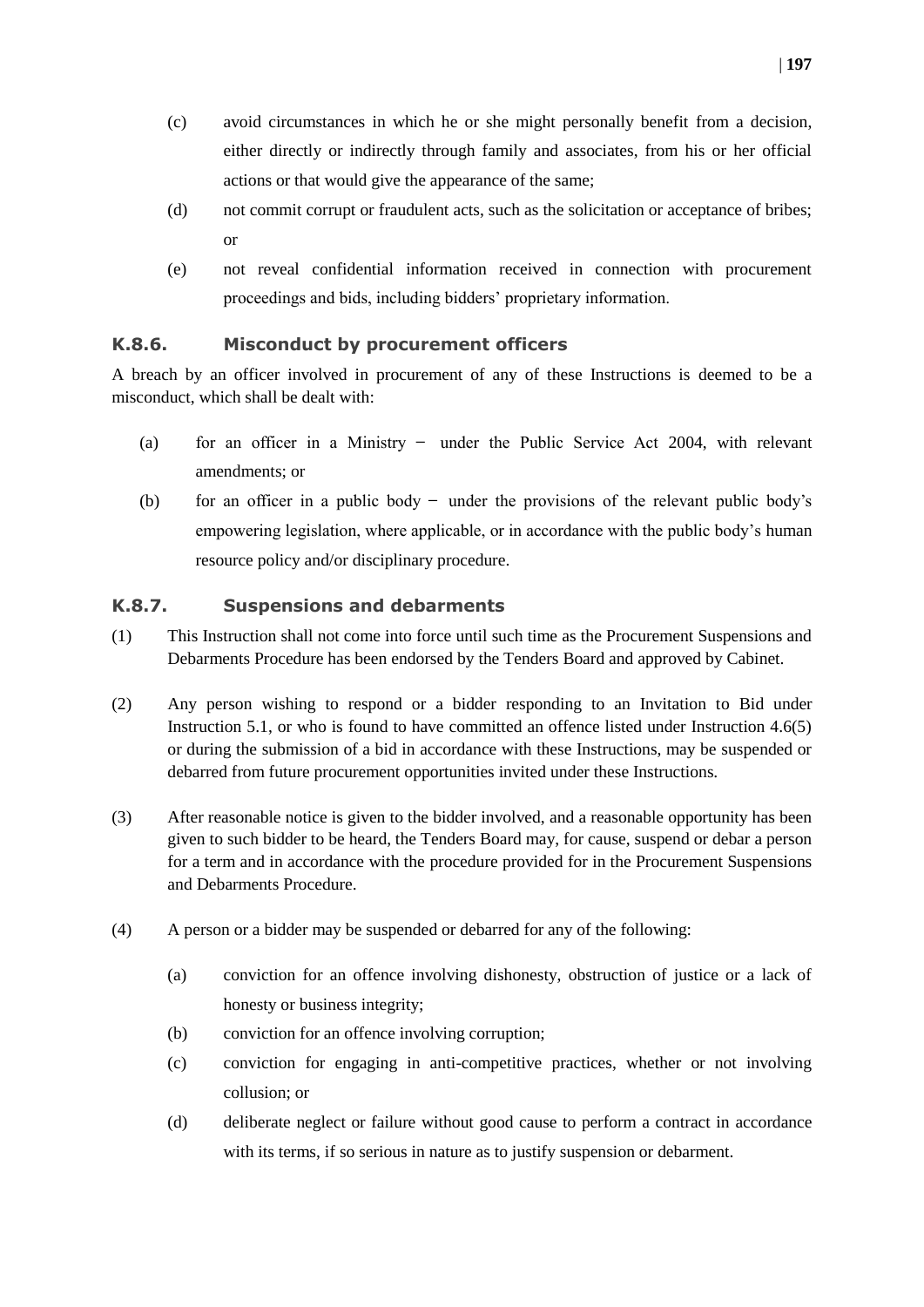- (5) A person or bidder may also be suspended or debarred for unethical conduct including:
	- (a) offering or making a payment or offer of employment, or offering or giving a gratuity or other reward, in connection with a procurement;
	- (b) offering to pay or paying a bribe whether in the form of a payment, gratuity, offer of employment or otherwise by or on behalf of a subcontractor under a contract to the prime contractor or a higher tier subcontractor or any person associated therewith, as an inducement for the award of a contract; and
	- (c) knowingly soliciting or obtaining confidential information, or attempting to obtain confidential information, in relation to a procurement for the purpose of obtaining an advantage over other persons who submit or might reasonably be expected to submit a bid, proposal, quotation or offer in relation to an emergency procurement.
- (6) A contract shall not be awarded to a person who is suspended or debarred.

#### <span id="page-33-0"></span>**K.9. COMPLAINTS AND APPEALS**

#### <span id="page-33-1"></span>**K.9.1. Right to complain**

- (1) Instruction 9 commences when the Ministry of Finance upon the approval of the Tenders Board prepares and issues the Procurement Complaints and Appeal procedure.
- (2) Subject to Instruction 9.1(1), a potential or actual bidder may complain to a procuring entity where it has been or risks being harmed by an alleged infringement of these Instructions*.*
- (3) A procuring entity shall:
	- (a) consider and respond promptly and impartially to a complaint received under Instruction 9.1(2);
	- (b) try to resolve a complaint in good faith; and
	- (c) deal with the complaint in a way that does not prejudice the complainant's ongoing or future participation in procurement, or affect any right of the complainant to a judicial review or other remedy.
- (4) A procuring entity shall make available to any authority competent to hear or review a complaint its procurement records and decisions.
- (5) Without limiting its legal rights, the procuring entity shall fully cooperate in any hearing or review of a complaint by a competent authority.

#### <span id="page-33-2"></span>**K.9.2. Right to appeal**

A person who is aggrieved by a decision of the procuring entity made under Instruction 9.1(3) may appeal against the decision of the procuring entity to a competent authority.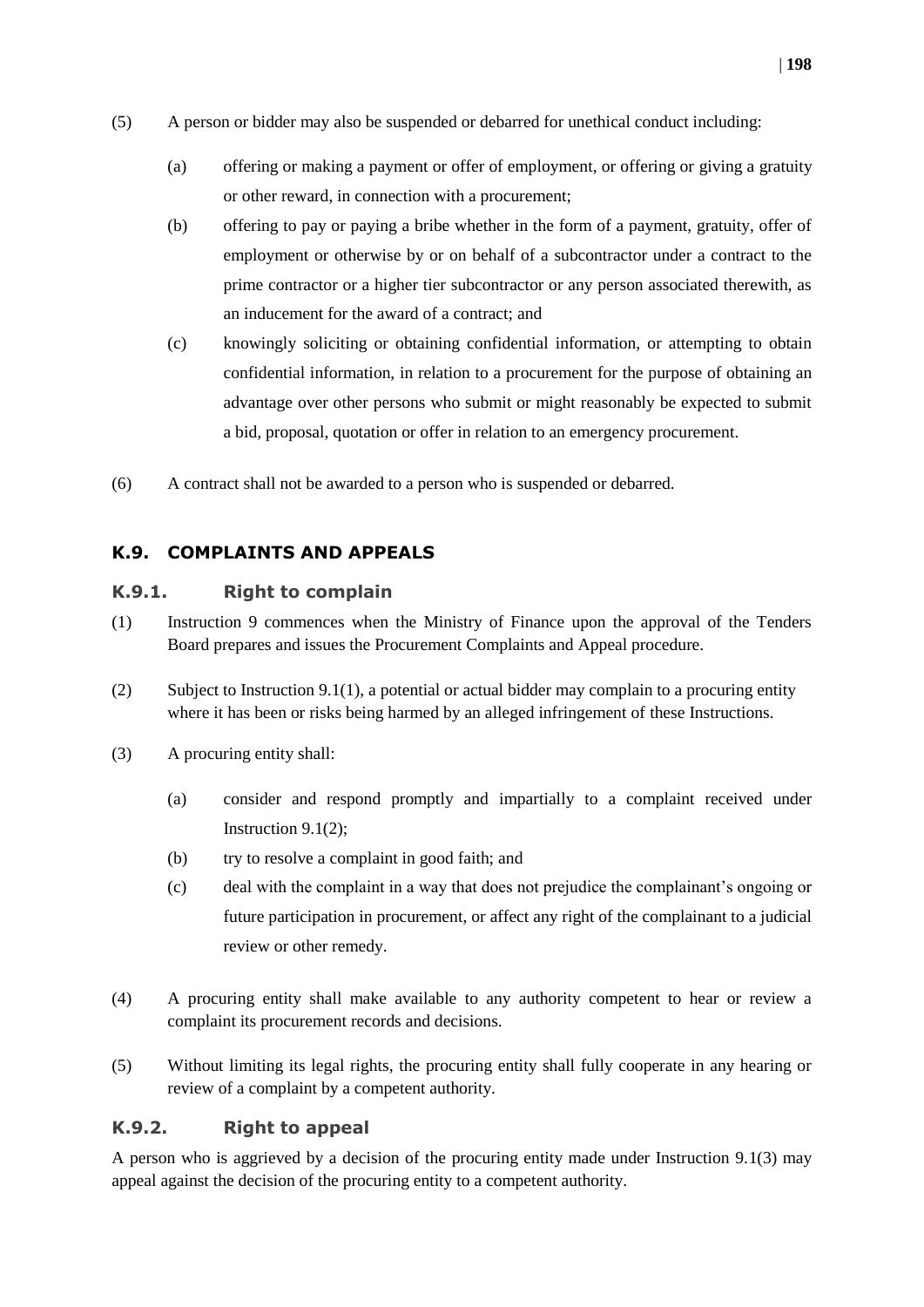#### <span id="page-34-0"></span>**K.10. AMENDMENTS AND SAVINGS**

#### <span id="page-34-1"></span>**K.10.1. Amendments**

These Instructions may be amended in writing by the Financial Secretary or Chief Executive Officer of the Ministry of Finance.

#### <span id="page-34-2"></span>**K.10.2. Savings**

All proceedings for public procurement commenced before the commencement of these Instructions shall, notwithstanding the repeal of Treasury Instructions 1977, be disposed of in accordance with the provisions of those repealed Instructions, or any other instruments as if they have not been repealed.

#### <span id="page-34-3"></span>**K.11. PROCUREMENT GUIDELINES**

### <span id="page-34-4"></span>**K.11.1. Goods, Works and General Services (GWGS) & Consulting Services (CS)**

The above Guidelines will further elaborate on the procurement of goods, works and general services and consulting services. Individual guidelines will provide comprehensive details and guide for each procurement.

#### <span id="page-34-5"></span>**K.12. DEFINITIONS**

In these Instructions:

**"Act"** means the Public Finance Management Act 2001;

**"bid"** means, according to the type of procurement method being used, a bid, a proposal or a quotation submitted by a bidder in response to an invitation by a procuring entity;

**"bidder"** means a natural or legal person who submits a bid pursuant to solicitation by the relevant procuring entity;

**"Board"** means the Government Tenders Board established under section 88 of the Act;

**"Cabinet Directive"** means an instrument which documents a decision of Cabinet and prepared pursuant to Article 38(3) of the Constitution of the Independent State of Samoa;

**"consultant"** means the provider of intellectual and professional services for a specific project;

**"contractor"** means the provider for the construction of works;

**"days"** means calendar days;

**"goods"** means objects of every kind and description, including commodities, raw materials, products and equipment and objects in solid, liquid or gaseous form as well as services incidental to the supply of goods, if the value of these incidental services does not exceed that of the goods themselves;